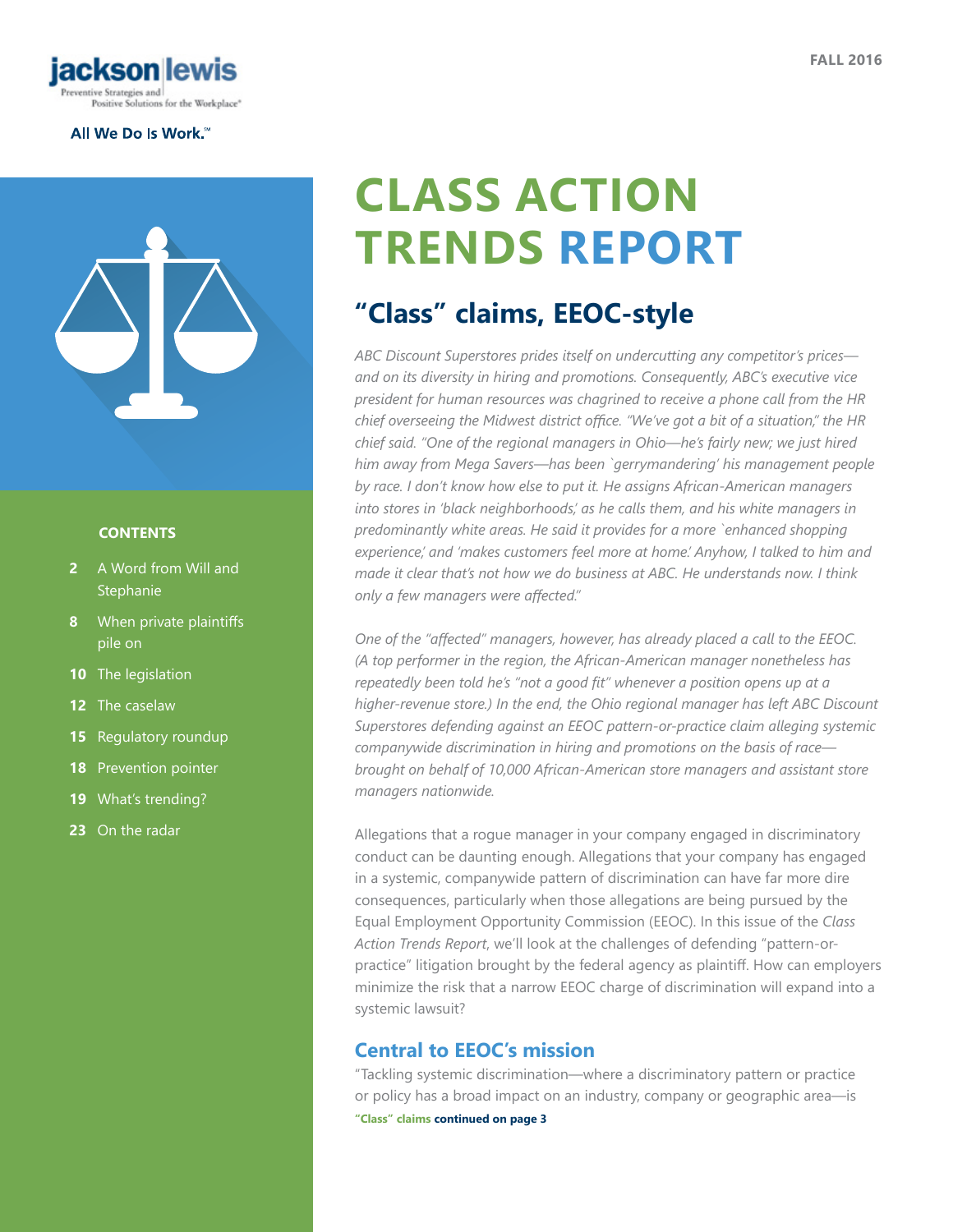## <span id="page-1-0"></span>**A WORD FROM WILL AND STEPHANIE**

Take that second look.

Just like that follow-up visit to a doctor or an extra study session before the big test, it sometimes pays to make a mountain out of a molehill when it comes to preventive practices in the workplace. Unfortunately, some readers may know all too well that individual or successive charges of discrimination filed by former employees may snowball into a systemic investigation by the United States Equal Employment Opportunity Commission (EEOC). While responding to a charge of discrimination and the concomitant information request may seem rather straightforward on many occasions, it is often worth that second look with a different set of eyes to see the potential exposures.

Picture your typical scenario: the company receives a charge of discrimination with an information request. The manager advises you the complainant is a disgruntled former employee with documented performance deficiencies. Yes, she applied for supervisory positions, but she never met the qualifications for the promotions (according to the male manager) and her performance appraisals support the manager's position. Not only that, the manager placed the complainant on a performance improvement plan and the female complainant caused numerous workplace problems. You prepare the position statement and respond to the information request: the complainant was not qualified for the promotion and the company terminated her for legitimate nondiscriminatory reasons.

Then, you receive a supplemental request for information regarding the demographics of the supervisory position for which the complainant applied—and other supervisory positions within the company. The company's supervisors are overwhelmingly male. Then, you review the next requests for information regarding the candidates

for promotion to supervisory positions, the sexes of those candidates, the performance appraisals of those candidates, and the salary information. Your company is now embroiled in a systemic investigation.

Not all systemic investigations are packaged by the EEOC as such. In fact, they may start out as a lone and apparently defensible charge of discrimination. What appear as three successive but defensible charges of discrimination may also spiral into a more expansive investigation if the complainants share a common protected trait, manager, or other circumstance that could lead the EEOC to suspect systemic discrimination. These scenarios occur all too often and any respondent that does not look before responding to a charge of discrimination may be at risk.

In July 2016, the EEOC trumpeted the success of its systemic program and remarked upon a five-year, 250% increase in the number of systemic investigations over the past five years. Moreover, the EEOC claims a 94% success rate in systemic discrimination litigations over the past ten years. Not surprisingly, the costs and consequences associated with systemic investigations and litigations are quite significant. This issue will address systemic discrimination, the status of EEOC initiatives, litigations, and—of course preventive strategies. We urge you to "make mountains out of molehills" and take a second look at your history of discrimination charges, responses, and so on, in developing a preventive strategy to avoid systemic claims.

## *William J. Anthony*

*518-512-8700 • E-mail: [AnthonyW@jacksonlewis.com](mailto:AnthonyW%40jacksonlewis.com?subject=)*

## *Stephanie L. Adler-Paindiris*

*407-246-8440 • E-mail: Stephanie.Adler-Paindiris@jacksonlewis.com*

#### **About the** *Class Action Trends Report*

The Jackson Lewis *Class Action Trends Report* seeks to inform clients of the critical issues that arise in class action litigation practice, and to suggest practical strategies for countering such claims. Authored in conjunction with the editors of Wolters Kluwer Law & Business *Employment Law Daily*, the publication is not intended as legal advice; rather, it serves as a general overview of the key legal issues and procedural considerations in this area of practice. We encourage you to consult with your Jackson Lewis attorney about specific legal matters or if you have additional questions about the content provided here.

#### *Jackson Lewis editorial team*

- Ashley B. Abel Brett M. Anders Stephanie L. Adler-Paindiris *Co-Leader, Class Action & Complex Litigation Practice Group*
- William J. Anthony, *Co-Leader, Class Action & Complex Litigation Practice Group* Brian T. Benkstein Chad D. Bernard

David S. Bradshaw Jeffrey W. Brecher Victoria Woodin Chavey Richard S. Cohen Paul DeCamp Elizabeth S. Gerling

Stephanie L. Goutos Michael A. Hood Joel P. Kelly Samia M. Kirmani Douglas J. Klein James M. McDonnell Tony H. McGrath James A. McKenna Daniel L. Messeloff L. Dale Owens Paul Patten Robert M. Pattison T. Chase Samples Charles F. Seemann III Ana C. Shields René E. Thorne Kenneth C. Weafer

#### *Employment Law Daily editorial team*

Joy P. Waltemath, J.D., *Managing Editor* Lisa Milam-Perez, J.D., *Senior Employment Law Analyst* Pamela Wolf, J.D., *Senior Employment Law Analyst*

Mail regarding your subscription should be sent to contactus@jacksonlewis.com or Jackson Lewis P.C. 666 Third Avenue, New York, NY 10017. Attn: Client Services. Please include the title of this publication. © 2016 Jackson Lewis P.C.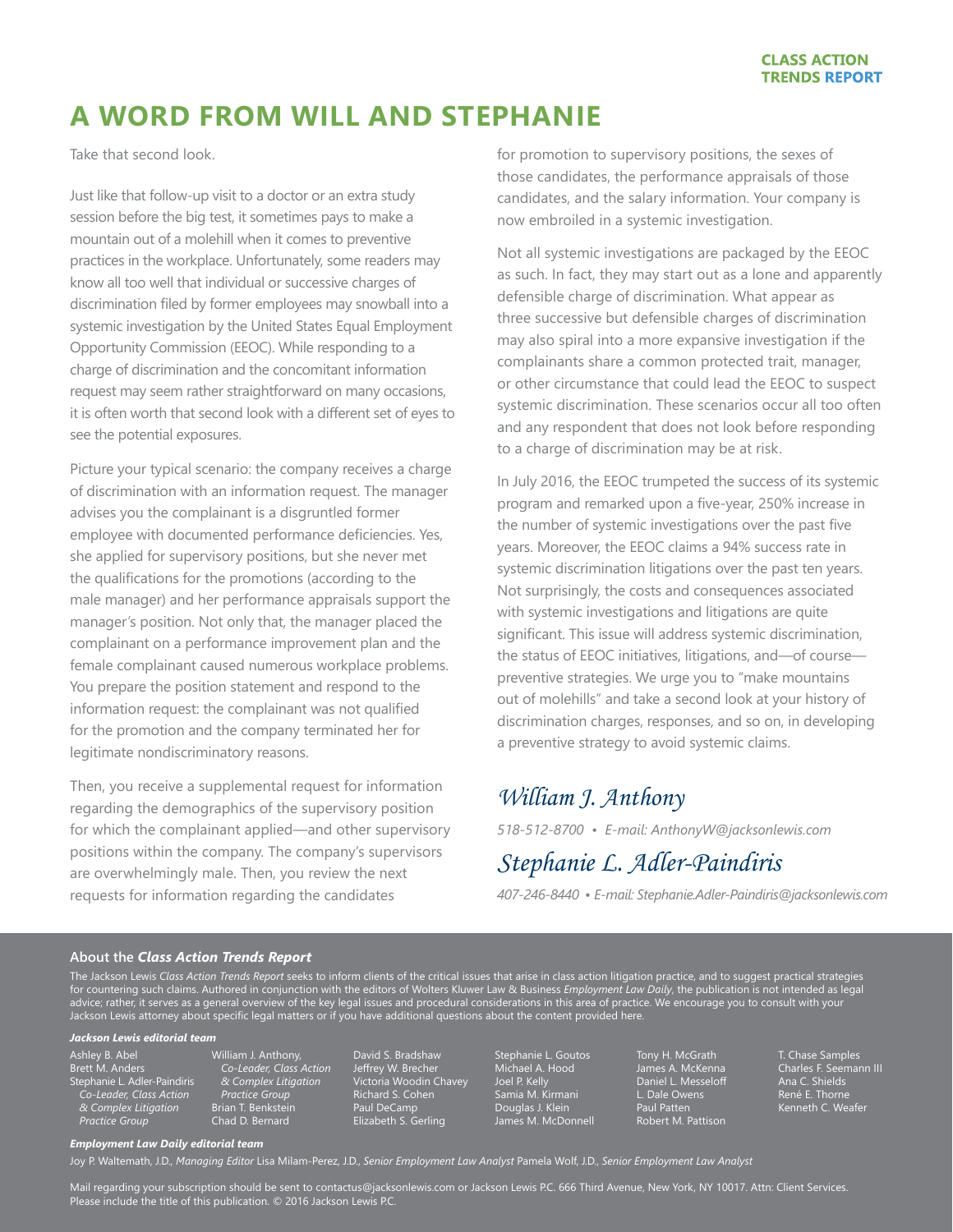central to the mission of EEOC," Commission Chair Jenny R. Yang wrote in her preamble to a July 2016 EEOC report on the results of its targeted efforts in combating systemic discrimination over the past decade.

"EEOC can protect many more workers from discrimination through systemic enforcement than it can by investigating or litigating individual charges one by one," the report continues. "EEOC often receives charges from many workers alleging similar discrimination by one employer. In addition, an individual charge of discrimination can lead to an investigation that reveals other workers were harmed. Bringing one systemic action that changes the unlawful practice and provides remedies to the many workers harmed is more efficient than undertaking one individual investigation or lawsuit at a time that may not fully resolve the issue underlying the discrimination."

The EEOC no doubt found additional motivation in the U.S. Supreme Court's 2011 decision in *Wal-Mart Stores, Inc. v. Dukes*, which made it more difficult for private discrimination plaintiffs to obtain certification to pursue classwide claims under Rule 23 of the Federal Rules of Civil Procedure. The Commission has willingly stepped in to pick up the resulting slack in this regard. In a similar vein, the sharp increase in employers' use of arbitration agreements—including class waivers—with employees has created further obstacles for private class action discrimination lawsuits; however, the EEOC is *not* restricted from bringing suit in court on behalf of employees, even if they have agreed to arbitrate their claims individually. Thus, the Commission plays an outsized role in "class" litigation.

Another factor: The Commission believes that employers too often ignore its pronouncements. Therefore, the EEOC considers the best way to obtain compliance is to leverage its resources by making an example of certain employers through systemic enforcement and lawsuits.

Convinced that it can get the biggest bang for its proverbial buck by aggressively pursuing widespread practices that allegedly have discriminatory results, then, the EEOC is not content merely to respond to discrete charges filed by individual employees. Rather, it proactively seeks out further evidence that broader patterns of bias are in play.

### **A "pattern or practice" or something else?**

Systemic discrimination claims can be broadly broken up into two subcategories. First, pattern-or-practice claims involve allegations of intentional discrimination where the EEOC decides to invoke the Section 707 procedural mechanism in litigation. Second, there are EEOC *non*-pattern-or-practice cases. These may involve either disparate treatment claims, involving allegations of intentional discrimination, or disparate impact cases in which the EEOC does not allege intentional discrimination. In a given case, the EEOC may pursue claims of systemic discrimination where a pattern or practice of discrimination is alleged, or without any reference to an alleged pattern or practice. As an example, the EEOC sometimes pursues hostile work environment claims under a pattern-or-practice theory and sometimes it simply seeks recovery for all alleged victims of harassment.

### **A formidable plaintiff**

Many employers would much prefer to defend a class litigation brought by a private litigant than to contend with the EEOC as the plaintiff since the EEOC brings the apparatus of the federal government to bear. There are numerous reasons why the EEOC can prove a more formidable foe, including:

- $\blacksquare$  The EEOC is not required to satisfy the arduous requirements of Rule 23 in order to sue on behalf of a class.
- **Pursuant to its "public quardian" role, the EEOC** has expansive authority to investigate suspected discrimination beyond the specific allegations asserted by the charging party.
- To that end, the EEOC has more robust subpoena authority.
- $\blacksquare$  The EEOC, in a minority of decisions, has succeeded with an argument that under Section 707 patternor-practice claims, it is not constrained by the 300-day statute of limitations period in which to bring discrimination claims under Section 706 of Title VII.

**"Class" claims continued on page 4**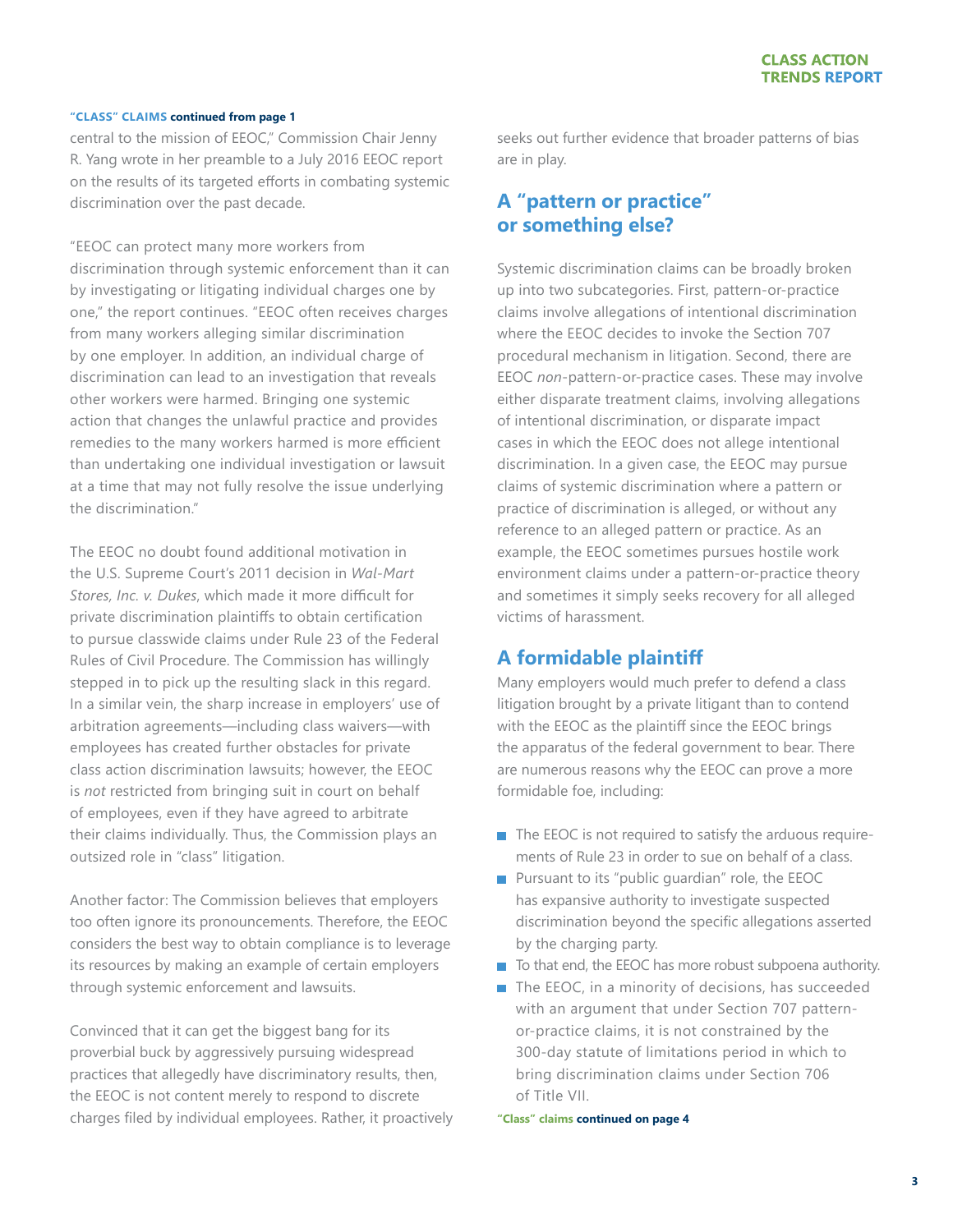$\blacksquare$  The EEOC has different motivations than a private plaintiff and, therefore, can be less likely to accept an early financial settlement.

In addition, many jurisdictions, and the plain language of Title VII of the Civil Rights Act (and, by reference, the Americans with Disabilities Act), limit pattern-or-practice procedural mechanisms to the EEOC (or, in the case of state and local governments, the Justice Department).

#### **A systemic investigation ensues**

An EEOC investigation of systemic discrimination may arise several ways:

- An employee (or failed job applicant or former employee) files a discrimination charge, which the EEOC broadens into a pattern-or-practice investigation.
- $\blacksquare$  A charge is filed expressly alleging the employer has engaged in a pattern or practice of discrimination.
- An EEOC commissioner files a "Commissioner's Charge," in accordance with certain antidiscrimination statutes, on behalf of allegedly aggrieved employees—without an employee ever having filed a complaint with the agency.
- $\blacksquare$  If the allegations are age discrimination under the Age Discrimination in Employment Act (ADEA) or an equal pay violation under the Equal Pay Act (EPA), the EEOC launches a "directed investigation" of its own accord.

In any of these scenarios, the EEOC is authorized to undertake an expansive investigation into whether discrimination has occurred, and it may file a systemic discrimination lawsuit. For employers, the critical period

## *"The rough equivalent of class certification comes from the EEOC investigating issues and finding a class in the investigation."*

for averting systemic litigation is at the pre-complaint, investigatory stage—when the EEOC's "fishing expedition" first gets underway.

"The battle lines are really drawn before the lawsuit is filed," notes Paul Patten, a Principal in the Chicago office of Jackson Lewis. "The rough equivalent of class certification comes from the EEOC investigating issues and finding a class in the investigation. In defending

EEOC lawsuits, you're trying to keep it limited to the class members they've discovered during the investigation, so what happens at this stage is the big component of the defense."

#### **Individual vs. systemic claims**

A few notable differences exist when dealing with the EEOC in the pre-suit phase when systemic discrimination claims are involved. These include:

- $\blacksquare$  The agency may be less willing to engage in mediation to resolve the charge in an expedited fashion, before the Commission even makes a determination as to the merits of a charge.
- Systemic investigations tend to last many years, while individual investigations are usually completed in a year or two.
- $\blacksquare$  In an individual case, the employer knows upon whom to focus its investigation and whom it has to pay to resolve the matter: the charging party. In a systemic investigation, the EEOC can get ahead of the employer and identify a class. Often, the EEOC refuses to disclose the identity of the class to the employer during the investigation.
- $\blacksquare$  In an individual matter, there is usually a finite amount of information that needs to be internally investigated. With the data usually accompanying a systemic claim, an investigation can be complicated and time-consuming.

#### **Keeping a narrow scope**

The EEOC's authority to investigate discrimination is not restricted to an underlying charge of discrimination.

> Unlike a private litigant, who can only assert allegations in court that are "like or related" to those set forth in his or her charge, the EEOC can bring suit

on any allegations that the EEOC ascertains in the course of a reasonable investigation of the charging party's complaint, as long as the agency then found cause as to the new allegations (and attempted to conciliate them). Consequently, any individual charge has the potential to become a "class" investigation (even if the underlying individual charge lacks merit), as the agency may expand the scope of the inquiry into issues and potential

**"Class" claims continued on page 5**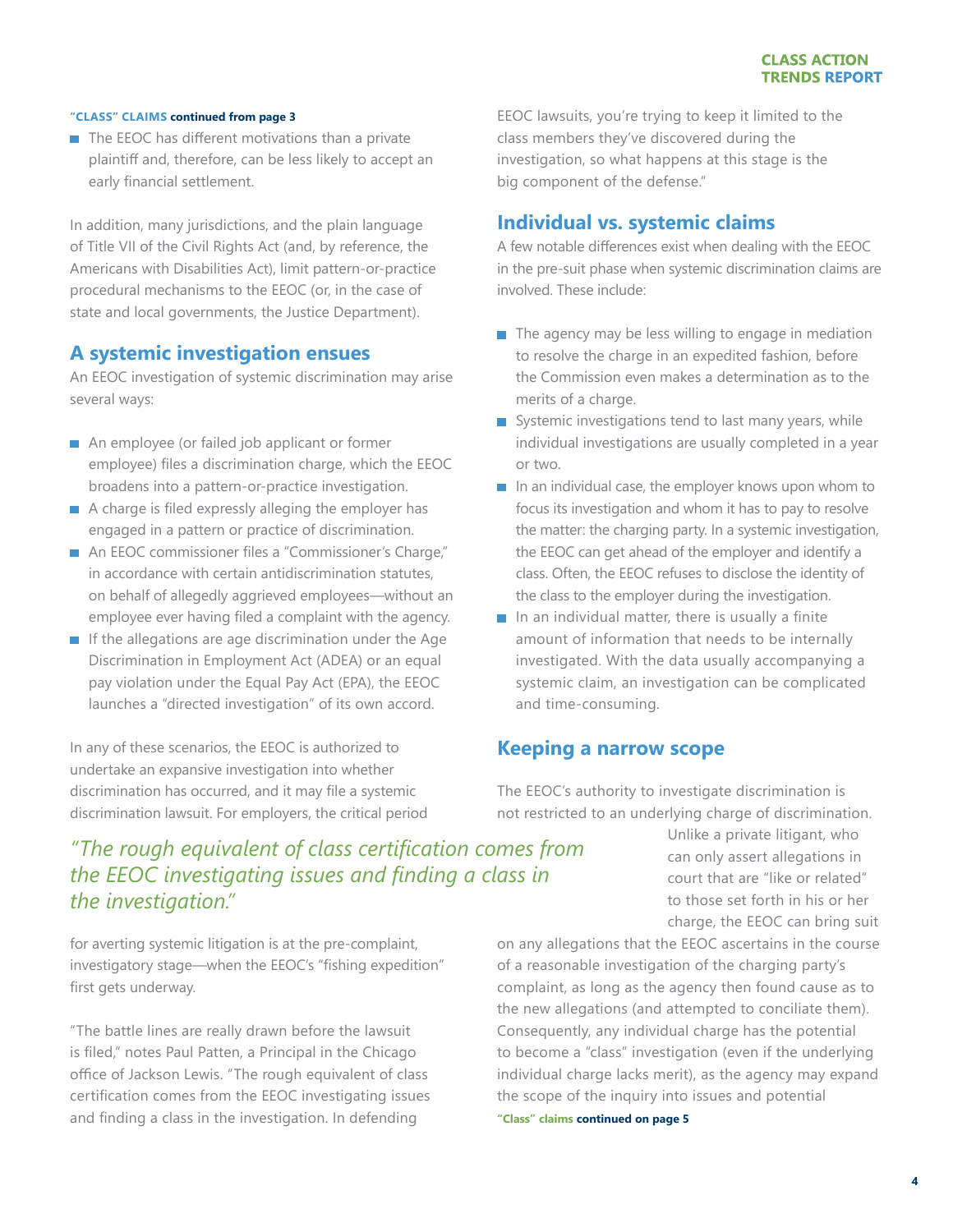victims not specified in the underlying charge. Indeed, the charging party may even settle with the employer after the charge is filed, and the EEOC can proceed to investigate class issues.

In its defense, much depends on how the employer responds to the charges of discrimination. In fact, the employer inadvertently can provoke a class investigation based on the information that it voluntarily turns over to the EEOC in the course of defending an individual charge. Therefore, the employer should respond to individual charges as narrowly as possible—both in drafting its position statement and in producing information requested by the EEOC.

#### **Drafting the position statement**

When presented with a charge, an employer must prepare a position statement responding to the allegations. One strategy to counter the EEOC's potentially expansive posture is to focus solely on the initial allegations that brought the EEOC to your door. Usually, it's best that the position statement provide

Certain types of allegations lend themselves readily to pattern-or-practice claims; also, certain forms of discrimination are expressly targeted by the EEOC pursuant to its Strategic Enforcement initiatives. Either way, the following are more likely to be the subject of systemic litigation:

- Failure-to-hire claims (watch for EEOC requests for job applicant data)
- Claims arising from pre-employment testing (the EEOC will request any employer validations conducted on such pre-employment screens)
- **Claims arising from the use of criminal background** checks
- $\blacksquare$  Hostile work environment claims at an isolated location employing numerous individuals
- Claims for failing to provide accommodations to disabled employees in the administration of no-fault attendance and maximum leave policies
- **Pay practices claims**

information focused specifically on the individual charge. Address only the facts relating to the specific charge.

Avoid unnecessary discussion about the company's general employment policies or practices, the overall operations of the business, or national or even regional statistics. Such missteps can unwittingly invite systemic litigation. If an individual charge alleges discriminatory termination, focus solely on the charging party/employee, the conduct at issue, and the termination decision. For example:

- $\blacksquare$  Include an introductory statement very briefly describing the nature of your business, but do not provide a detailed history of the company, its growth, other locations, or its size.
- **Highlight your Equal Employment Opportunity (EEO)** policies (or harassment policy, if applicable to the discrete charge at issue), but do not provide copies of either any additional policies or your entire employee handbook.
- Focus on the individual employee's poor performance or misconduct, giving the agency sufficient information as to the charging party to justify the EEOC's closure of its investigation.
- $\blacksquare$  Limit the amount of information regarding "similarly situated" individuals (as you seek to contradict claims that the employee was the victim of disparate treatment), lest the EEOC deem the information an invitation to delve more deeply into class-related issues. If such comparative data is necessary, limit this information to the smallest possible work unit of comparable employees, such as the individual's department or an individual store location.

There are several "red flags" that may suggest the EEOC is contemplating pattern-or-practice claims. If, for example, the EEOC seeks information or data beyond the specific location, review period, or processes implicated by the underlying charge of discrimination, a systemic discrimination investigation likely is afoot. These common requests should put an employer on alert: information on how the company's data is stored and what fields of information are available, information about other corporate locations using the same processes or practices, or requests that information be provided in Microsoft Excel format.

**"Class" claims continued on page 6**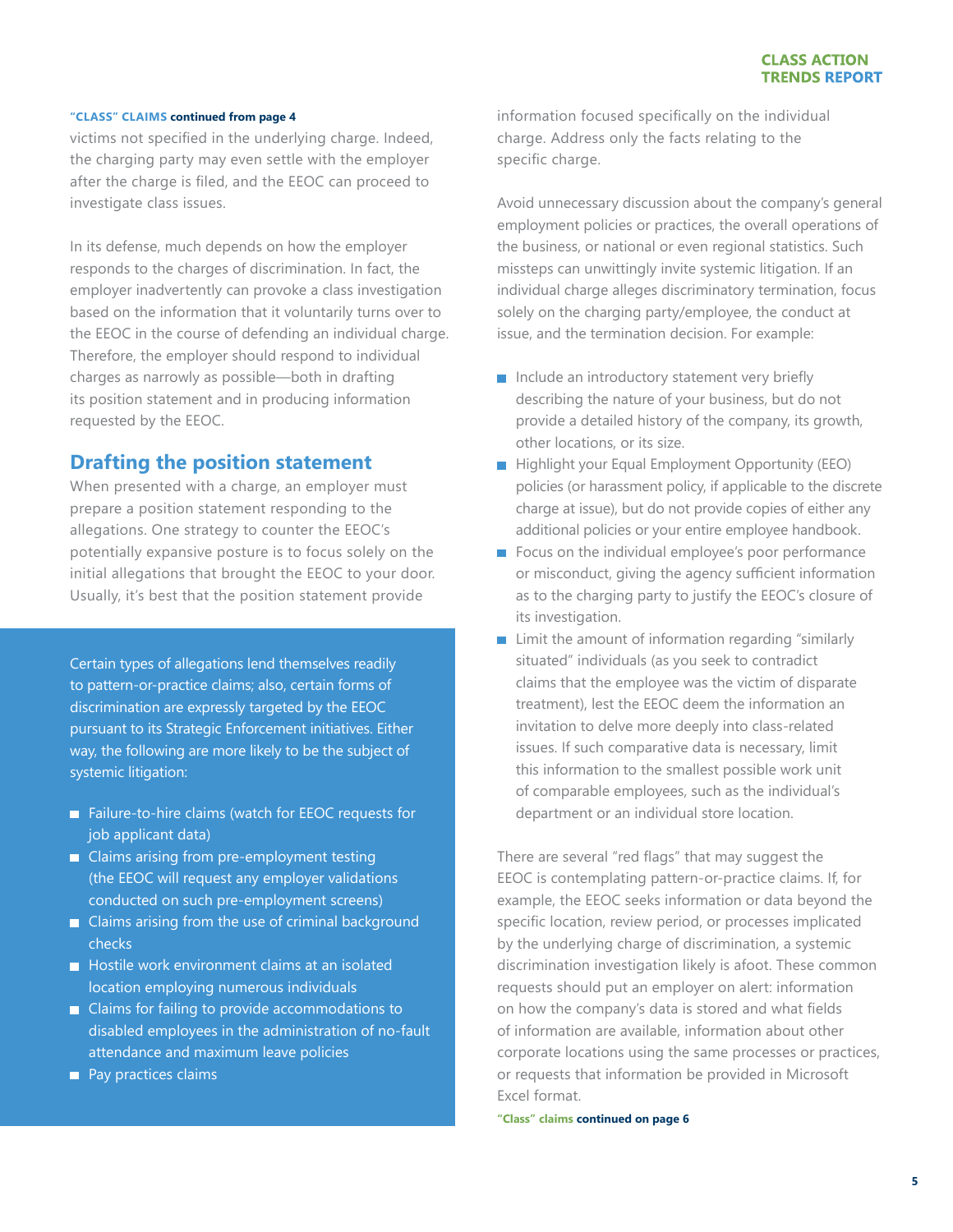### **Working the numbers "CLASS" CLAIMS continued from page 5**

Particularly when a systemic lawsuit is contemplated, the EEOC requests statistical data from an employer so that it can analyze and identify trends. When responding to such a request, conduct your own statistical analysis of the requested data before submitting it. Use the results of that analysis to shape your legal strategy and your negotiations with the EEOC. (Statistical analyses should be conducted under privilege; take steps at the onset to maintain the confidentiality of the analysis to ensure that the privilege remains intact.)

"It's pretty rare that the EEOC loses on summary judgment on systemic claims," notes Patten, looking ahead to litigation. "The EEOC usually comes armed with pretty good statistics. If the EEOC has robust statistics, even if the anecdotal evidence isn't very strong, the employer is probably going to face a trial."

## **A fine line**

Employers must walk a fine line when responding to the EEOC's information requests. Understandably, employers react negatively to extremely broad requests for information from the EEOC and initially want to send a "See you in court" response. The EEOC's requests for information are informal, after all, and an employer has no statutory obligation to provide what the agency has requested. But, providing information that is not burdensome to obtain may be well-received by the EEOC. Cordiality is key: Employers can often negotiate with the agency investigator when they have concerns of over-reaching. Ideally, the employer can reach a workable, good-faith compromise that will provide the EEOC with the documents that it realistically needs to resolve the charge before it, while shielding the company from unnecessary, overbroad inquiries.

Keep in mind, however, that the EEOC has authority to issue administrative subpoenas for documents or other information, including testimony, and it seldom hesitates to exercise this power when an employer refuses to timely furnish requested information. Moreover, the EEOC can sue to enforce its subpoenas in federal court, and courts tend to be quite willing to enforce them.

## **Investigating the charge**

While the EEOC investigation is underway, an employer also must undertake its own investigation of the allegations underlying the charge in order to:

- Discern if the facts alleged are true.
- Correct unfounded allegations.
- Inquire whether the employee has availed himself of the internal mechanisms for addressing such concerns.
- **Ensure that prompt remedial action was taken, and note** the corrective action.
- Confirm that the preventive measures currently in place are sufficient.
- **Assess whether other employees may have experienced** similar treatment.
- I Identify the legal and factual issues that will come into play: *e.g*., is this an atypical instance of allegedly discriminatory conduct—or a neutral employment practice under challenge as having a disparate impact on an entire racial group?
- Evaluate liability risks and determine whether early resolution through conciliation is appropriate.

An internal investigation is critical not only to shore up the employer's defense in anticipation of an imminent systemic litigation; it is also an opportunity to remedy any internal problems that threaten to give rise to unfair treatment, with the goal of preventing future systemic claims.

### **Considering conciliation**

There are important procedural safeguards for employers when the EEOC is the plaintiff. For example, if, after investigating, the EEOC determines there is "reasonable cause" to believe the employer has engaged in unlawful discrimination, the agency has a statutory duty to conciliate in good faith before filing suit. After the U.S. Supreme Court's 2015 decision in *Mach Mining, LLC v. EEOC*, the extent to which the EEOC has satisfied this obligation is subject to minimal scrutiny; the procedural defense remains, however, and affords an employer the opportunity to resolve the matter voluntarily, early on, without litigation.

This strategy, carefully considered, may be the optimal solution for an employer faced with "bad facts" or potentially massive systemic liability. An employer is not **"Class" claims continued on page 7**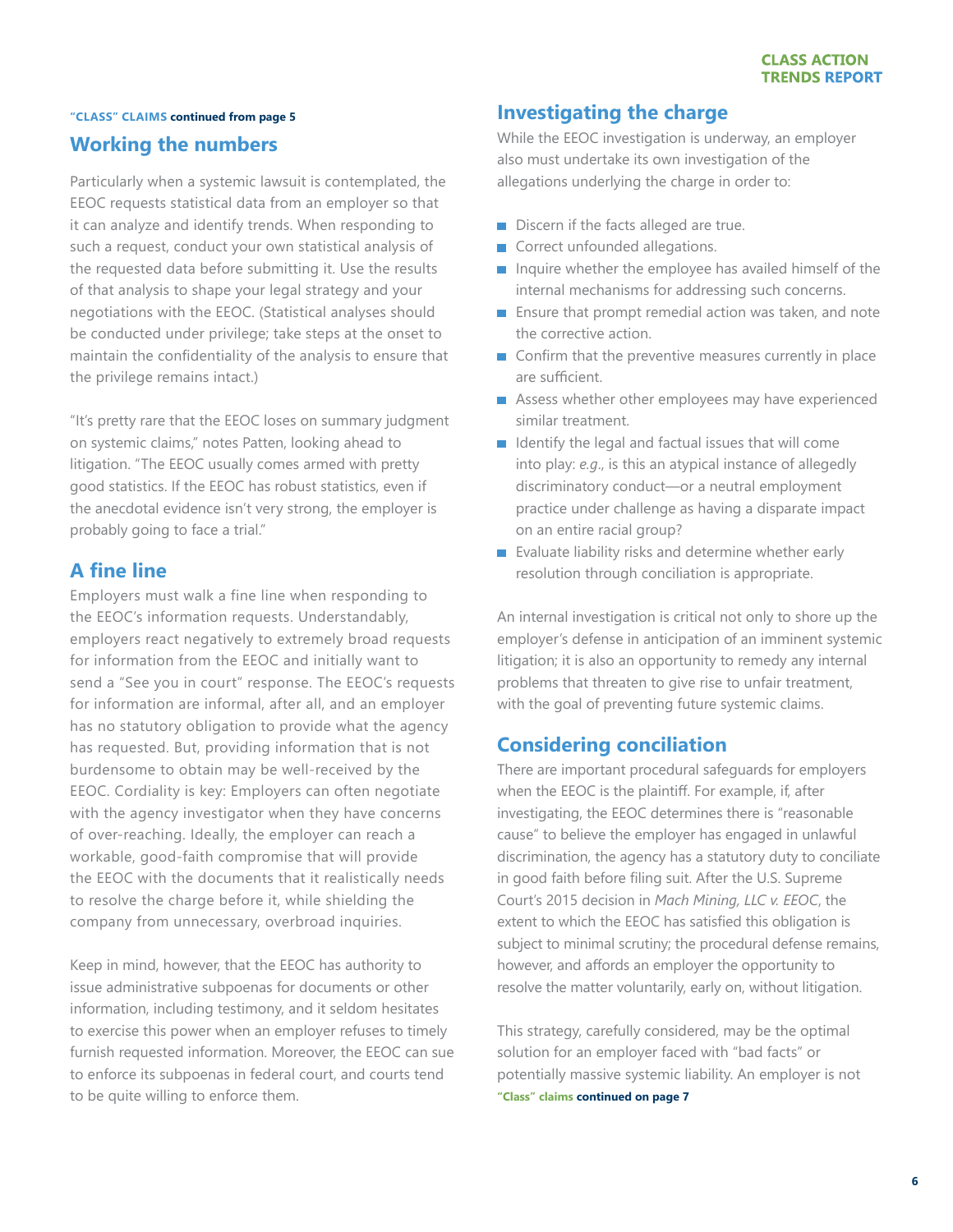required to conciliate, however, and there are pros and cons of doing so:

- Conciliation takes place after the EEOC has found "reasonable cause" that discrimination has occurred. There is little opportunity to dispute the merits of that determination, but only to negotiate the relief to which employees are entitled.
- $\blacksquare$  The EEOC often conciliates matters without requiring publicity. If the EEOC files a lawsuit, it issues a press release as a matter of course. The potential negative impact on the company's reputation, and the prospect of claimants "coming out of the woodwork," are critical considerations.
- While conciliation can seem a less foreboding alternative to the looming possibility of EEOC litigation, it should be noted that the EEOC *threatens* far more lawsuits (as an inducement to conciliate) than it can feasibly file. The agency will likely opt to sue large employers, for maximum impact, when the particular legal issues in play are novel, or are the focus of its Strategic Enforcement initiatives. Absent these variables, the less risk-averse employer may opt to take its chances and hope that, at most, it will have to defend a complaint brought by a private litigant armed with a right-to-sue letter.

### **EEOC files suit**

Once a lawsuit is filed, there are other legal strategies in the defense arsenal to explore. At that stage, defending an EEOC suit often dovetails with the defense of systemic lawsuits brought by private litigants. However, there are meaningful differences:

- $\blacksquare$  The EEOC will typically come to the lawsuit armed with significant facts and statistics from its investigation. Employers will want to obtain these investigative materials early in the litigation. This can result in early discovery battles. The EEOC sometimes resists providing information from its investigation, claiming governmental deliberative process privilege and refusing to present its investigators.
- Courts have taken varying positions on what type of EEOC lawsuit is eligible for pattern-or-practice mechanisms and, if the court decides to bifurcate the case into Phase 1 (liability) and Phase 2 (damages),

what issues are properly addressed at each stage. As examples: 1) The ADEA contains no reference to "pattern or practice"; yet, the EEOC has been able to proceed with pattern-or-practice mechanisms in the ADEA context; 2) Courts have tended to push issues of punitive damages to Phase 2, but the EEOC continues to push punitive damages into Phase 1.

- $\blacksquare$  If the EEOC is proceeding on a pattern-or-practice theory, its ability to obtain bifurcation from a court is enhanced. In Phase 1, the EEOC attempts to (1) position case management orders so that discovery is focused on the defendant; and (2) have the issue of punitive damages addressed in Phase 1. Defendants have an interest in keeping Phase 1 discovery broad and having punitive damages decided in Phase 2.
- When matters are not bifurcated, it will typically be in the employer's interest to have the court impose deadlines on the EEOC to identify its class members. A significant portion of class members disclosed by the EEOC can be unenthusiastic. Noticing the depositions of these class members, and moving to exclude them when they do not appear, can be an effective way to winnow the EEOC's class.
- $\blacksquare$  If the EEOC is simply seeking relief for a class without the use of a pattern-or-practice mechanism, it may be necessary to file a summary judgment motion that focuses on the facts of each class member.
- On the other hand, if the EEOC is proceeding under a novel legal theory, it may be in the employer's interest to delay expensive class discovery and instead move early for summary judgment on the EEOC's novel theory.

### **A fait accompli?**

Despite the employer's best efforts, the EEOC may, in the end, find some basis for significantly expanding the investigation, and for including allegations of systemic discrimination in an eventual complaint. The best legal strategy, then, when receiving notice of a charge, is to respond narrowly to the agency as though only an individual claimant is involved, while preparing for a potential pattern-or-practice suit to come.

In addition to the EEOC, employers also must contend with classwide claims brought by the plaintiffs' bar. Defending private class-action discrimination lawsuits will be the topic of our next issue of the *Class Action Trends Report*.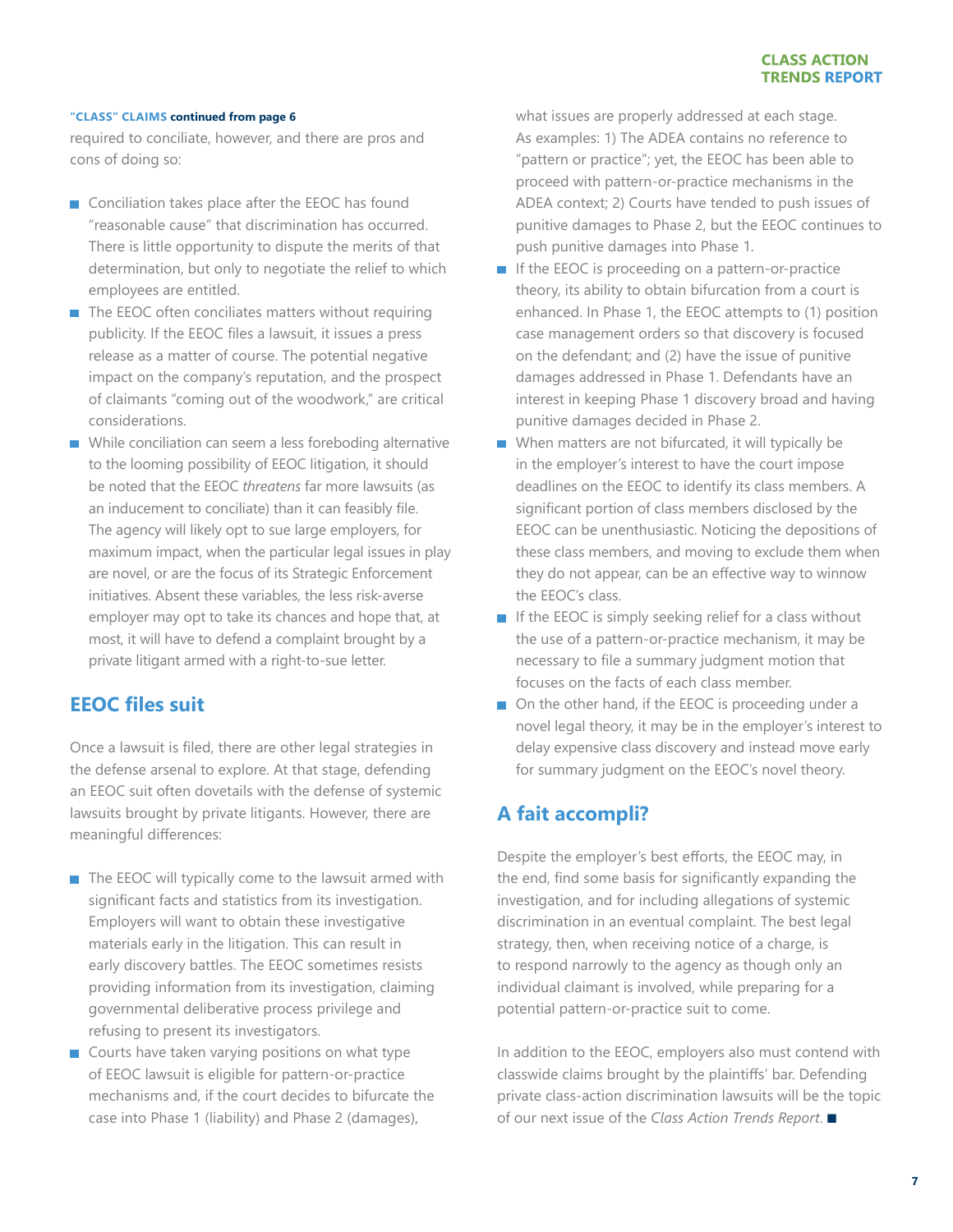## <span id="page-7-0"></span>**When private plaintiffs pile on**

An employer may find itself defending suits brought both by the EEOC *and* by private litigants. What happens when an individual plaintiff seeks to intervene in a suit that the EEOC has filed on behalf of individuals in his or her protected class? What about when the EEOC piggy-backs onto litigation brought by private plaintiffs? How does it alter the defense strategy when you're up against both?

"There are two typical scenarios," explains Paul Patten, a Principal in the Chicago office of Jackson Lewis. In the first, a private plaintiff's firm identifies a potentially viable claim, and "the EEOC tags along." As the federal agency

*The EEOC intervening is a rarity; it happens in maybe 1% of the Commissions filings, Patten notes. Still, the effect on an employer's litigation strategy can be dramatic.*

charged with combatting workplace discrimination on a broad scale, the EEOC's role is to vindicate the rights of the public at large. Given this purpose, the EEOC pursues additional, nonmonetary forms of prospective relief aimed at altering the offending employment practices. (The private litigant, particularly when he or she is a former employee, typically has no vested interest—or standing—to pursue these remedies.)

The more common scenario, however, occurs when an individual seeks to intervene in an EEOC pattern-orpractice case. The underlying reason may be the same: while the EEOC sues on behalf of the public interest, the individual litigant steps in to ensure that her *personal* interests are protected and to pursue concessions unique to her situation.

**EEOC jumps on the bandwagon.** The EEOC intervening is a rarity; it happens in maybe 1% of the Commissions filings, Patten notes. Still, the effect on an employer's litigation strategy can be dramatic. "The EEOC coming into a private plaintiff's lawsuit is similar to two countries fighting a war with only armies and then an ally joins one side with a massive air force," as Patten describes it. "The defendant's

strategy has been to defeat class certification and all of a sudden, the strategy is of no importance."

One high-profile example of the first scenario is the *Signal International* litigation. In that case, the EEOC sued on behalf of nearly 500 Indian guest workers who were recruited by a shipbuilding company through the federal H-2B program to perform temporary work in the U.S. following Hurricanes Katrina and Rita, and were allegedly subjected to a pattern or practice of intentional race and national origin discrimination. After 11 private lawsuits were filed alleging a variety of claims against the employer,

> the EEOC came on the scene. The nonprofit public interest law firm that had steered much of the private litigation—netting a \$14 million jury verdict in one coordinated action—assisted the EEOC in investigating

and prosecuting its case. In December 2015, the EEOC announced a \$5-million settlement.

Another notable example is the 1998 Mitsubishi Motors case, in which the EEOC obtained a \$34 million consent decree—the largest ever in a sexual harassment suit at the time—brought on behalf of several hundred female employees. The EEOC settlement came a year after Mitsubishi paid \$9.5 million to resolve a private sexual harassment suit brought by 29 employees.

The dynamics that most commonly lead to the EEOC intervening are as follows: A plaintiff's counsel with significant experience and resources grows impatient with a characteristically deliberate EEOC investigation, requests a right to sue. The EEOC grants the right to sue. The plaintiff files a class action lawsuit. In the meantime, the EEOC continues its investigation, finally finding reasonable cause and then filing its own lawsuit or intervening.

"When the EEOC intervenes in an already pending class action lawsuit, we often see the case settle right away," Patten said.

**Private plaintiffs continued on page 9**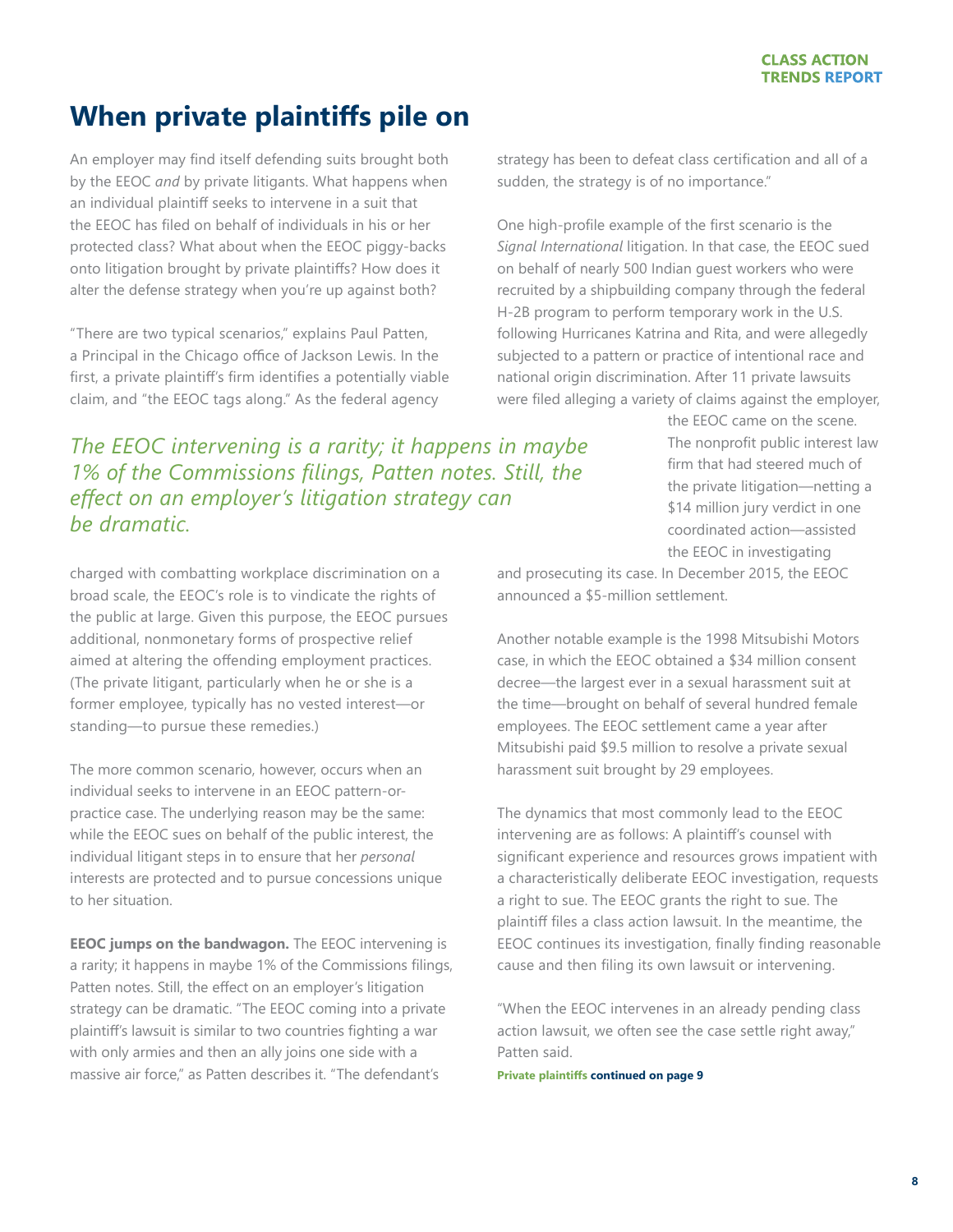#### **PRIVATE PLAINTIFFS continued from page 8**

**Private plaintiffs intervene.** The more common scenario is when an individual seeks to join the EEOC's case as an intervenor. Under Title VII (and the Americans with Disabilities Act), the individual who filed the underlying charge that prompted the EEOC's investigation, as a matter of right, can intervene in an EEOC suit. This is a common

## *When a party has intervened, it adds complexities to the defense of a systemic discrimination suit.*

occurrence because once the EEOC files a lawsuit, the charging party is precluded from filing his or her own separate action.

A court typically allows other individuals in the protected class to intervene in an EEOC suit as well, if the individual asserts that the EEOC does not adequately represent his or her interests. (On the other hand, if the EEOC does not file suit, but the charging party does, the EEOC may be allowed to intervene in the private action, at the court's discretion, if the agency certifies that the suit "is of general public importance." As a practical matter, courts permit the EEOC to intervene in most instances.)

**Added wrinkles.** When a party has intervened, it adds complexities to the defense of a systemic discrimination suit. For example:

- The EEOC collects no attorneys' fees for successful resolution of a lawsuit. When a private plaintiff intervenes, attorneys' fees are added to the calculus.
- An intervening private plaintiff can bring to bear statutory claims for which the EEOC is not authorized to obtain relief. Most notably, private plaintiffs may seek relief under Section 1981 which, unlike Title VII, provides for uncapped punitive and compensatory damages, and a four-year statute of limitations.
- An EEOC intervention can be highly disruptive. Prior to the EEOC's intervention, the employer has likely built its defense strategy largely around defeating class certification. Once the EEOC intervenes, defeating

class certification will no longer carry the day for the employer. Instead, the employer will need to pivot to unique EEOC procedural issues and facts relating to substantive liability.

 $\blacksquare$  Procedural defenses that may have pruned a class or kept the matter out of court may not apply to the EEOC. Examples here include severance and

> arbitration agreements. In many jurisdictions, a well drafted arbitration agreement will force individuals signing the agreement into individual

arbitration proceedings. Likewise, employees who signed severance agreements will be barred as class members in a private Rule 23 proceeding. The Supreme Court has found the EEOC can proceed in court regardless of whether an employee has signed a settlement agreement. Several lower courts have also found that the EEOC can seek relief for class members who have waived their rights under a severance agreement, with the amount of the severance payment serving only as a set-off.

When faced with such a scenario, guidance from outside counsel with experience navigating these particular challenges is invaluable.  $\blacksquare$ 

## **The ADEA is different**

Aside from the charging party in the EEOC case, a private litigant is not foreclosed from bringing a Title VII claim even though the EEOC has already done so on behalf of employees. With respect to suits brought under the Age Discrimination in Employment Act (ADEA), however, individuals within the protected class of employees may not file their own separate action once the EEOC sues on behalf of that class. In this situation, where the EEOC files its ADEA lawsuit first, courts do not permit the charging party to intervene.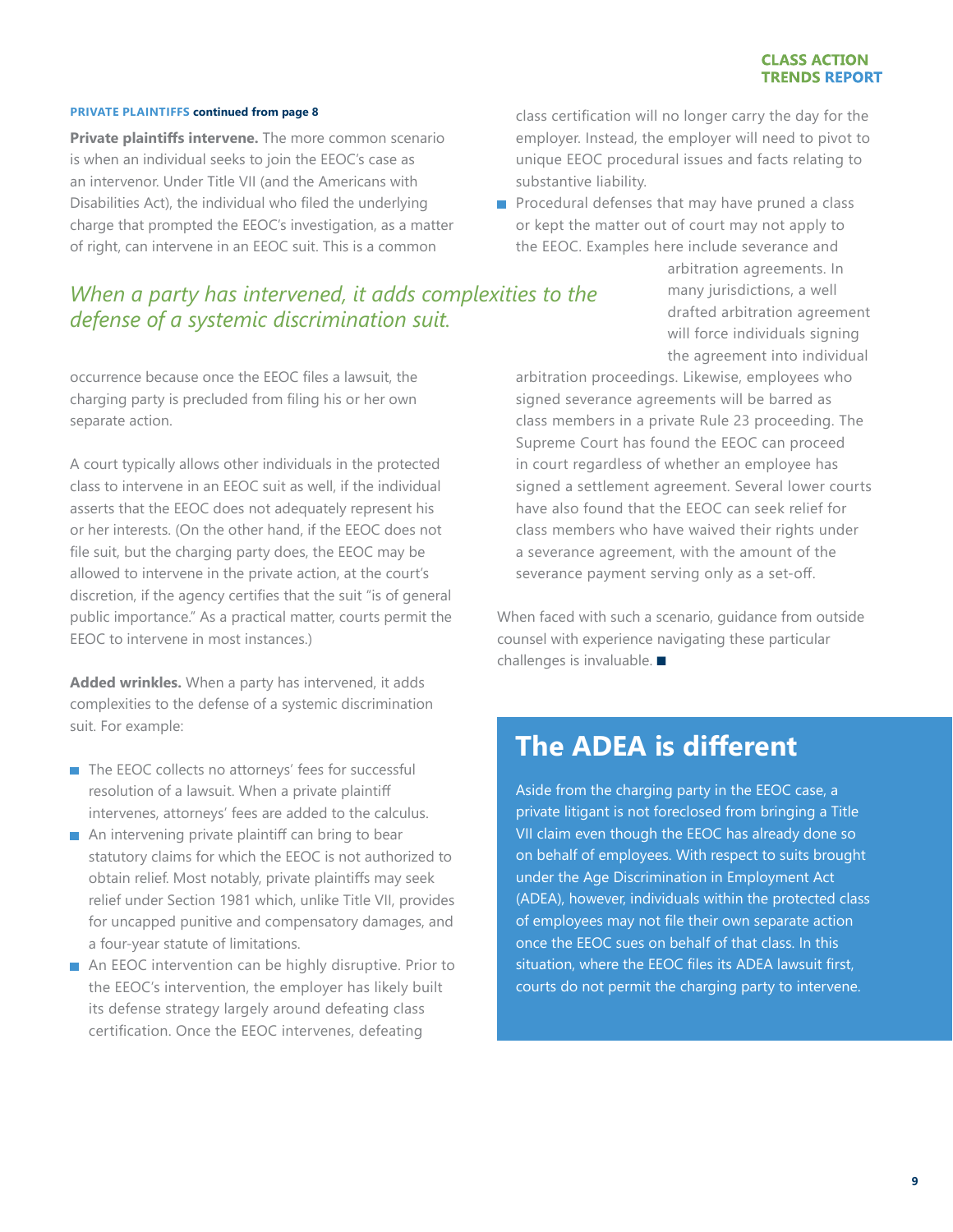## <span id="page-9-0"></span>**The legislation**

Although lawyers continue to mount vigorous attacks against EEOC investigations that expand from a single discrimination charge into classwide allegations of discrimination, the EEOC, at least *legislatively*, is on solid ground when it moves from individual to systemic charges. Through individual charges, Commissioner Charges, and directed investigations, the EEOC can cast its investigative net broadly when it learns of potential discrimination and finds reasons to believe discrimination may be more widespread—or even involve a different type of discrimination—than initially alleged.

*Perhaps most concerning for employers is the EEOC's authority to initiate systemic litigation when the agency deems it appropriate and determines that conciliation efforts have fallen short of the mark ...*

**Initiating and investigating charges.** The EEOC is charged with enforcement of Title VII, the Americans with Disabilities Act (ADA), the ADEA, the Genetic Information Nondiscrimination Act (GINA), and the Equal Pay Act (EPA). The agency is authorized to accept individual charges of employment discrimination under all of these antidiscrimination laws. However, there are other ways in which a charge of discrimination may be initiated and investigated. Under Title VII, 42 U.S.C. Sec. 2000e-5(b), the EEOC's administrative process is triggered by a charge "filed by or on behalf of a person claiming to be aggrieved, or by a member of the Commission, alleging that an employer…has engaged in an unlawful employment practice." A Commissioner Charge is on exactly the same footing as an individual charge: There is no "reasonable cause" requirement prior to bringing the charge. The EEOC is likewise authorized to file Commissioner Charges under the ADA and GINA.

**Directed investigations.** In addition, the EEOC may use directed investigations under the ADEA (29 U.S.C. Sec. 626), the EPA (29 U.S.C. Sec. 206(d), and Section 11 of the FLSA (29 U.S.C. Sec. 211). What does that mean? It means there is no requirement that the agency's investigation be tied to either an individual

or a Commissioner's charge of discrimination. These investigations may be initiated by EEOC field office directors. Directed investigations have a strong potential to result in a systemic charge.

**Muscle that works.** Of course, in order to be effective in its enforcement efforts, the EEOC needs the muscle to carry out its mission. That means having the ability to compel employer cooperation during investigations and the ability to obtain a final remedy where discrimination has in fact occurred. To that end, Congress has equipped the EEOC with subpoena power that is generally viewed as

> fairly broad. (*See* 42 U.S.C. Sec. 2000e-9, which incorporates 29 U.S.C. Sec. 161, giving the EEOC the same power to summon witnesses and take testimony as given the National Labor Relations Board under the

National Labor Relations Act.).

Perhaps most concerning for employers is the EEOC's authority to initiate systemic litigation when the agency deems it appropriate and determines that conciliation efforts have fallen short of the mark (42 U.S.C. Sec. 2000e-5), including through pattern-or-practice lawsuits (42 U.S.C. Sec. 2000e-6). It's not uncommon in systemic cases for employers to find the agency's efforts at conciliation weak or inadequate. As noted, in the wake of the Supreme Court's *Mach Mining* decision, the scope of judicial review is limited and narrow, making it difficult for employers to make much headway arguing the EEOC fell short of statutory procedural requirements.

**Curbing systemic litigation.** Not everyone is pleased, however, with the agency's expansive authority. Legislative efforts launched in the current Congressional session would bring the EEOC's systemic program under greater scrutiny by both lawmakers and the public. While the EEOC has long believed that it gets the greatest bang for its buck through systemic litigation, employers find the agency's systemic efforts among the most costly to defend and litigate. Not surprisingly, there has been strong, consistent **The legislation continued on page 11**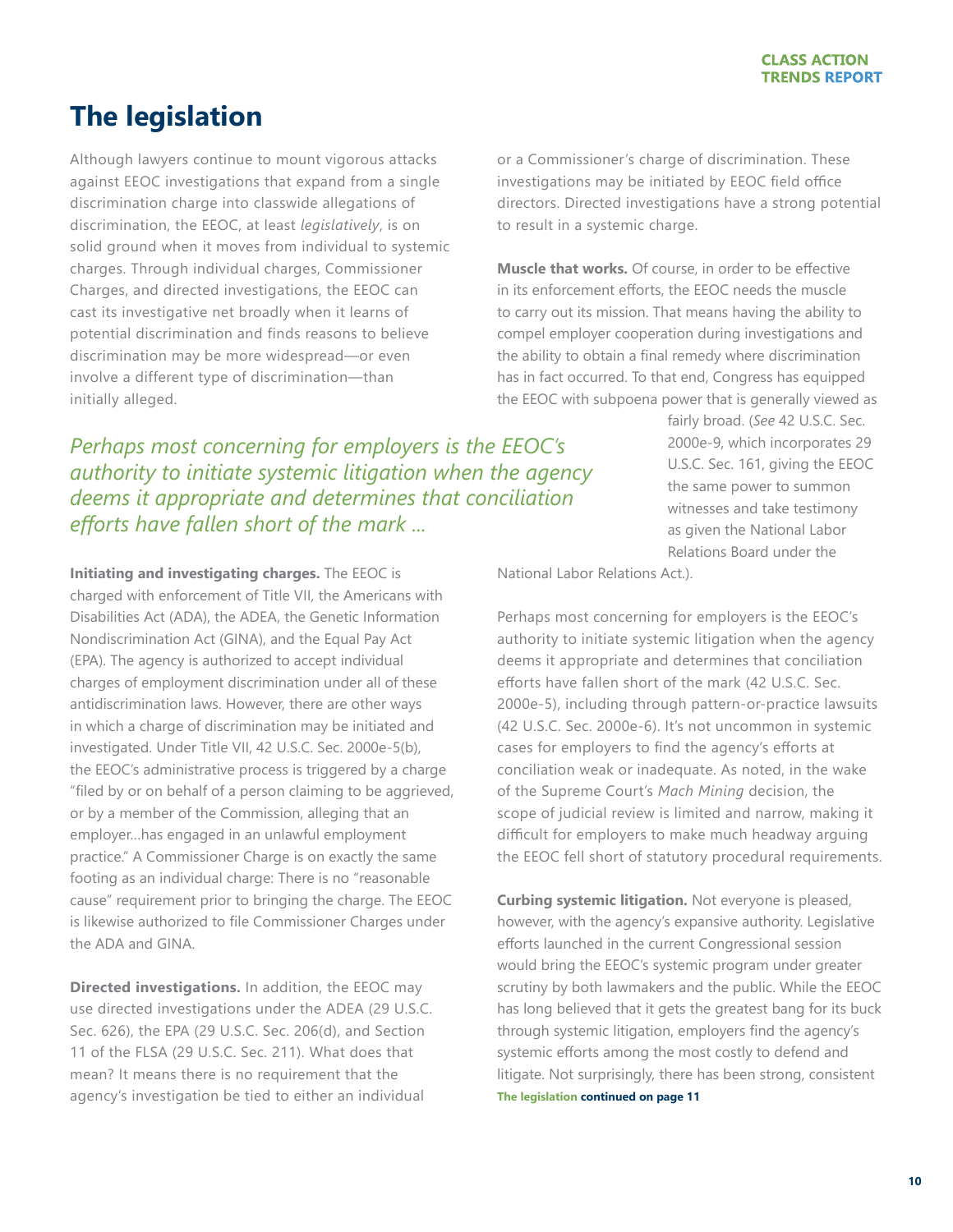#### **CLASS ACTION TRENDS REPORT**

#### **THE LEGISLATION continued from page 10**

pushback against the systemic litigation program from both employers and lawmakers.

Two bills introduced in the 114<sup>th</sup> Congress (2015-2016) in January 2015 include provisions targeting the systemic program:

■ The *Litigation Oversight Act of 2015* (H.R. 549) would amend the Civil Rights Act of 1964 to require the EEOC to approve or disapprove by majority vote whether the Commission should commence or intervene in litigation involving: (1) multiple plaintiffs; or (2) an allegation

the EEOC after a judgment is made with respect to any cause of action. The information would denote, among other things, cases of systemic discrimination, including pattern-or-practice discrimination, and instances in which the EEOC was ordered to pay fees and costs, which seems more likely to occur in systemic cases (think *CRST Van Expedited, Inc.* and its \$4-million-plus attorney fee award against the agency, which has gone up to the Supreme Court and back down to the Eighth Circuit) or a sanction was imposed against the agency.

H.R. 550 would also amend the Civil Rights Act of 1964 to bar the EEOC from bringing a suit unless it exhausts its obligation to engage in an informal

*The* EEOC Transparency and Accountability Act *(H.R. 550) would direct the EEOC to provide information on its public website about each case brought in court by the EEOC after a judgment is made with respect to any cause of action.* 

of systemic discrimination or a pattern or practice of discrimination. It also would give Commission members the power to require the EEOC to approve or disapprove by majority vote whether the Commission commences or intervenes in any litigation. The EEOC would be required, within 30 days after commencing or intervening in litigation pursuant to such an approval, to post on its public website information regarding the case, including the allegations and causes of action, and each Commissioner's vote on commencing or intervening in the litigation.

■ The *EEOC Transparency and Accountability Act* (H.R. 550) would direct the EEOC to provide information on its public website about each case brought in court by conciliation and certifies that conciliation is at impasse. The determination of whether the EEOC has engaged in a *bona fide* conciliation would be subject to judicial review. Again, this provision would be most useful

in curbing agency abuses in systemic cases, where employers often cite concerns that the EEOC has failed to provide sufficient information or has expended inadequate efforts to conciliate effectively. The bill also would require the EEOC Inspector General to notify Congress of any sanctions, fees, or costs imposed on the EEOC by a court and to investigate those cases, and the EEOC to report to Congress on the steps being taken to reduce such instances.

Both bills were considered at a House Education and the Workforce Subcommittee on Workforce protections hearing in March 2015. As of the time of publication, no further action has been taken on either measure.  $\blacksquare$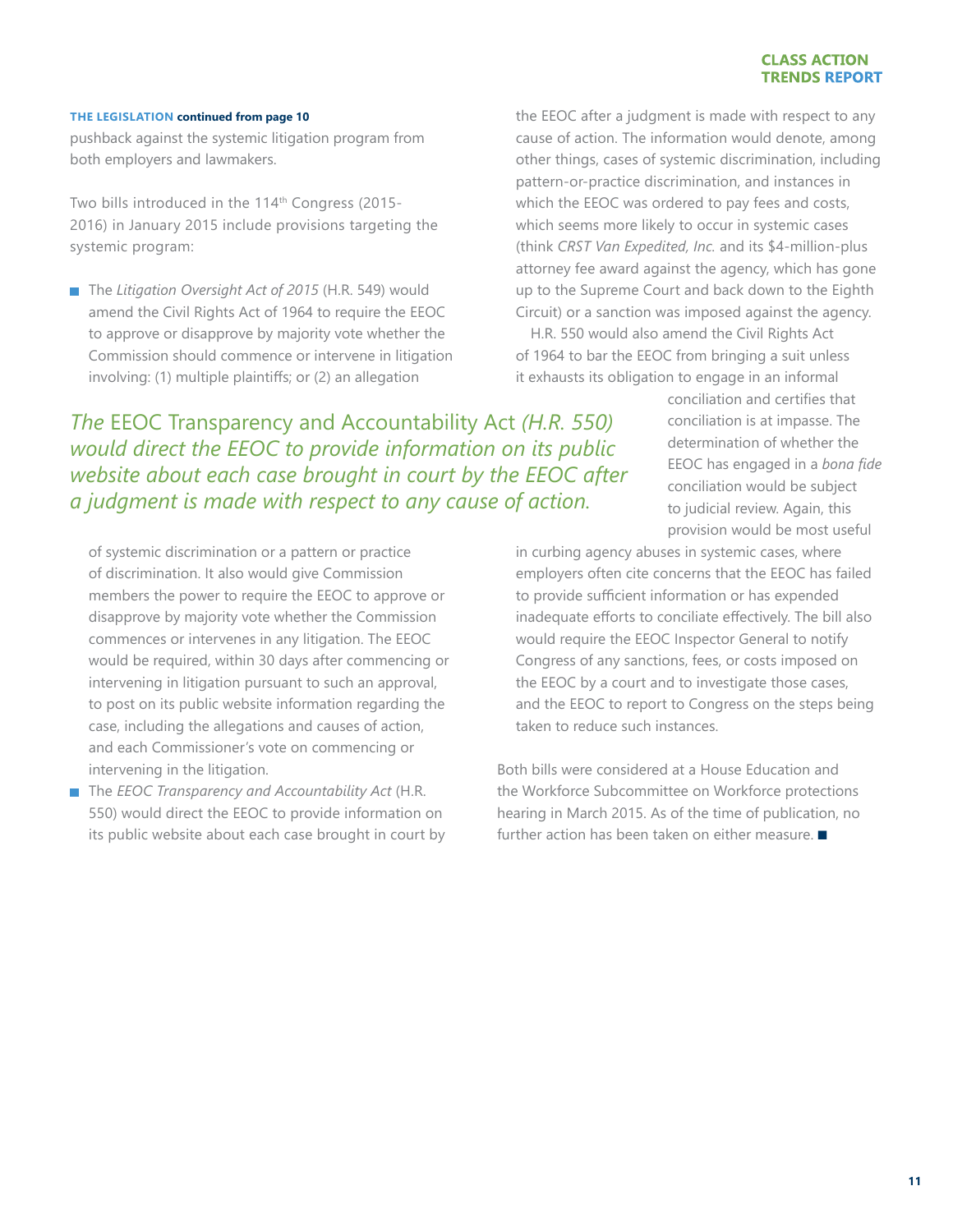## <span id="page-11-0"></span>**The caselaw**

Where does the EEOC's authority to bring "systemic" or "pattern-or-practice" cases come from? In *General Telephone Co. of the Northwest Inc. v. EEOC*, a 1980 decision, the U.S. Supreme Court pointed out that Title VII, Section 706(f)(1) authorizes the EEOC, after charges against a private employer are filed with it (and it is unable to successfully conciliate), to bring a civil action against the employer. In that case, following sex discrimination charges filed by four employees of a phone company, the EEOC

## *"... the EEOC need look no further than Sec. 706 for its authority to bring suit in its own name for the purpose, among others, of securing relief for a group of aggrieved individuals."*

sued, alleging discrimination against female employees in four states and seeking injunctive relief and back pay for the women affected by the challenged practices. The EEOC did not seek class certification under Rule 23, and the Supreme Court ruled that the EEOC may seek classwide relief under Sec. 706(f)(1) without being certified as the class representative under Rule 23.

The Supreme Court held: "Given the clear purpose of Title VII, the EEOC's jurisdiction over enforcement, and the remedies available, the EEOC need look no further than Sec. 706 for its authority to bring suit in its own name for the purpose, among others, of securing relief for a group of aggrieved individuals."

The Supreme Court's decision in *General Telephone* is the foundation for systemic litigation today. Here's a look at two recent, key cases addressing the EEOC's authority to pursue systemic relief:

### **Systemic discrimination in hiring?**

The EEOC sued a national retailer, alleging that the employer had a nationwide procedure that discouraged the hiring of black and Hispanic applicants for many of the hourly and salaried positions at its stores. After two motions to dismiss (both granted in part and denied in part), the EEOC filed a third amended complaint alleging both Sec. 706 claims (for aggrieved *individuals*

who were challenging unlawful employment practices on an individual or classwide basis) *and* Sec. 707 or representative claims (alleging a pattern or practice of *systemic* discrimination challenging widespread bias throughout a company on a *group* basis).

**Sec. 706 and/or Sec. 707?** There are significant differences between the two statutory sections. Under Sec. 706, economic damages, including compensatory

> and punitive damages, are available, but under Sec. 707 brought by the EEOC on its own behalf—only equitable relief and damages (*e.g.,* back pay) are available. Another significant aspect of Sec. 707

pattern-or-practice claims is that they historically have followed a separate burden-shifting framework, the "*Franks/Teamsters*" approach. This model, set forth by the Supreme Court, is an alternative to the *McDonnell Douglas* framework for establishing a *prima facie* case of discrimination. Specifically, once plaintiffs show the existence of a discriminatory pattern or practice, the burden shifts to the employer to prove individuals were not in fact victims of that practice. Basically, proof of a discriminatory pattern or practice creates a rebuttable presumption in favor of individual relief. This approach is definitely not employer-friendly.

In the lawsuit against the retailer, the EEOC sought to rely on this alternate *Franks/Teamsters* standard of proof for its Sec. 706 class hiring claim (something it had argued unsuccessfully earlier). The employer moved for summary judgment, asking the court to dismiss the Sec. 706 claims and accusing the EEOC of impermissibly bringing a pattern-or-practice claim under this provision based on the *Franks/Teamsters* model to recover compensatory and punitive damages by merging "Sec. 706 and 707 into a single, non-existent 'hybrid claim.'"

**EEOC could proceed under Sec. 706.** In a June 2016 decision, the Fifth Circuit rejected the employer's argument that pattern-or-practice claims under Title **The caselaw continued on page 13**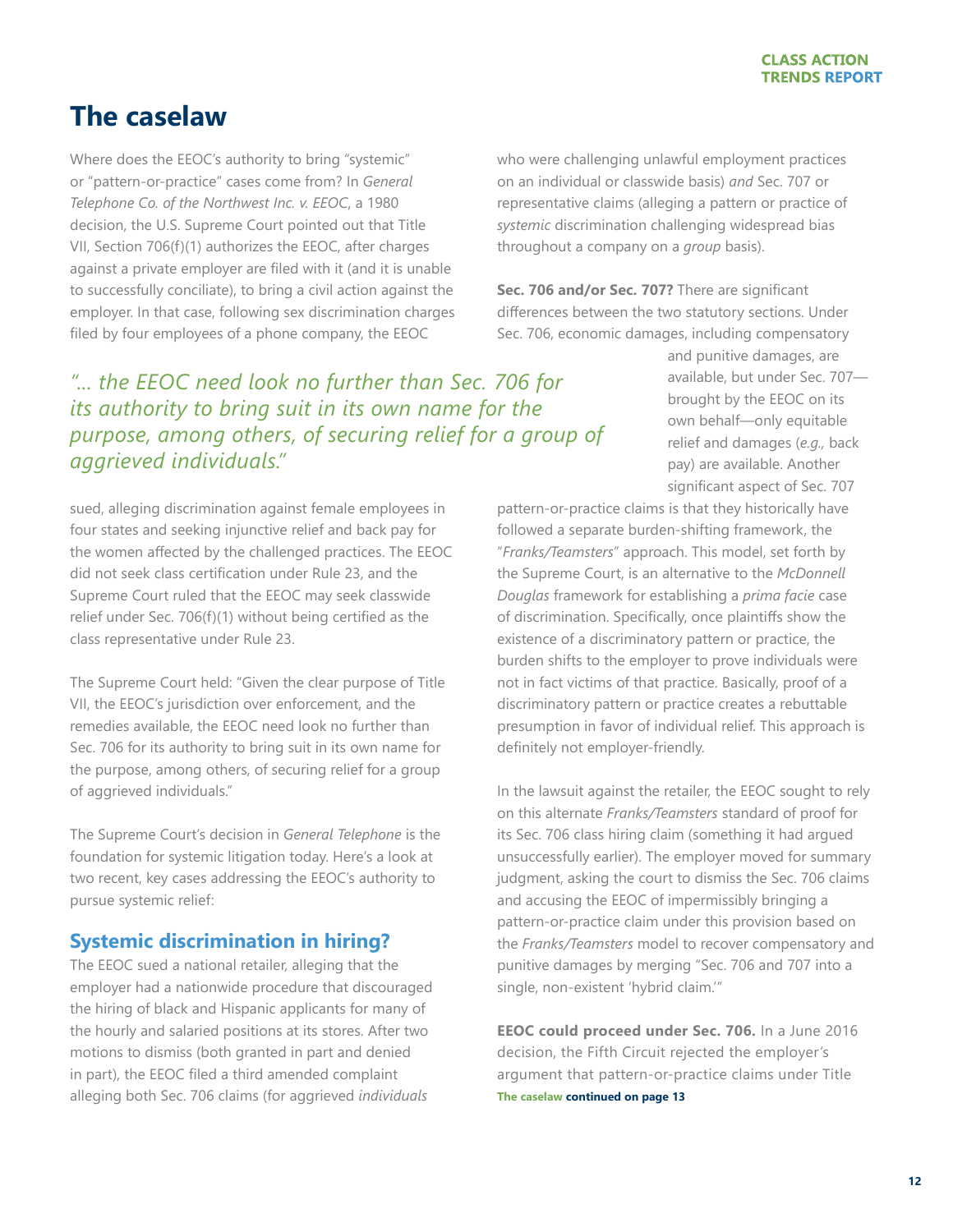#### **THE CASELAW continued from page 12**

VII may be brought only under Section 707, which has no damages remedy. The court held that nothing prevented the EEOC from proceeding under Section 706 and still using the *Franks/Teamsters* proof framework, which relies on representative rather than individualized evidence of liability.

The Sixth Circuit Court of Appeals had tackled the same question in a 2012 decision. It held that the EEOC was not restricted to using *McDonnell Douglas* when it acts

*"... Congress did not prohibit the EEOC from bringing pattern-or-practice suits under Section 706 and, in turn, from carrying them to trial with sequential determinations of liability and damages in a bifurcated framework."* 

pursuant to Sec. 707 but could employ the *Franks/ Teamsters* framework. While Sec. 706 lacks the explicit authorization found in Sec. 707 for suits under a patternor-practice theory, the appeals court explained that "relevant Supreme Court precedent suggests that the exclusion of pattern-or-practice language from Sec. 706 does not mean that the EEOC may utilize a pattern-orpractice theory only when bringing suit under Sec. 707." In fact, as the court noted, *Franks* itself was brought pursuant to Sec. 706.

Further support could be found in Supreme Court precedent, specifically, the *General Telephone* decision, which held that Sec. 706 entitled the EEOC to seek classwide relief without adhering to Rule 23 procedures. "It strains credulity to suggest that, in the course of granting the EEOC permission to sidestep Rule 23 in suits brought on behalf of a class and pursuant to Sec. 706, the Court intended to require that the Commission prove each class member's claim in the manner set forth in *McDonnell Douglas*," the Fifth Circuit wrote, recognizing that a bifurcated proof framework could be used in a Section 706 action. The High Court repeated its *General Telephone* holding earlier this year in *CRST Van Expedited, Inc. v. EEOC*, indicating that the case remained good law even though it was decided before the 1991 amendments made damages available in Section 706 actions. This was enough to persuade the Fifth Circuit. "We conclude," the court wrote,

"that Congress did not prohibit the EEOC from bringing pattern-or-practice suits under Section 706 and, in turn, from carrying them to trial with sequential determinations of liability and damages in a bifurcated framework."

The employer also asserted that using the *Teamsters* bifurcated framework for proving pattern-or-practice claims here would offend both due process and the Seventh Amendment, especially if its liability for punitive damages were determined under the *Teamsters* framework. The appeals court was not persuaded, however, saying the

> complexities of this case did not make it "categorically impossible to apply the *Teamsters*  framework to a §706 action."

#### **EEOC needn't name names.** The Fifth Circuit further

held the EEOC is not required to identify an aggrieved individual by name to satisfy the statutory requirements of investigation and conciliation prior to bringing its patternor-practice suit. The employer contended that the required investigation by the EEOC never occurred because the EEOC never identified alleged victims of discrimination and did not give the employer enough information to allow it to identify those individuals. District courts had divided on this issue as to the EEOC's investigation requirement, and no appeals court had squarely addressed it. Here, the Fifth Circuit ruled that the EEOC was not required to identify any aggrieved individuals by name.

Although the EEOC told the employer it had identified an estimated 100 individuals who were victims of discriminatory hiring, it did not provide specific names, and the employer claimed this also violated the agency's conciliation duty. Since *Mach Mining*, only one court of appeals had considered whether the EEOC can meet its conciliation duty without naming individual class members. In *Arizona ex rel. Horne v. Geo Group, Inc.*, the Ninth Circuit concluded that it could. The Fifth Circuit agreed. Even if the EEOC did not initially provide the names of specific victims, it informed the employer about the class it had allegedly discriminated against— African-American and Hispanic applicants. Plus, the parties negotiated for 11 months, including face-to-face **The caselaw continued on page 14**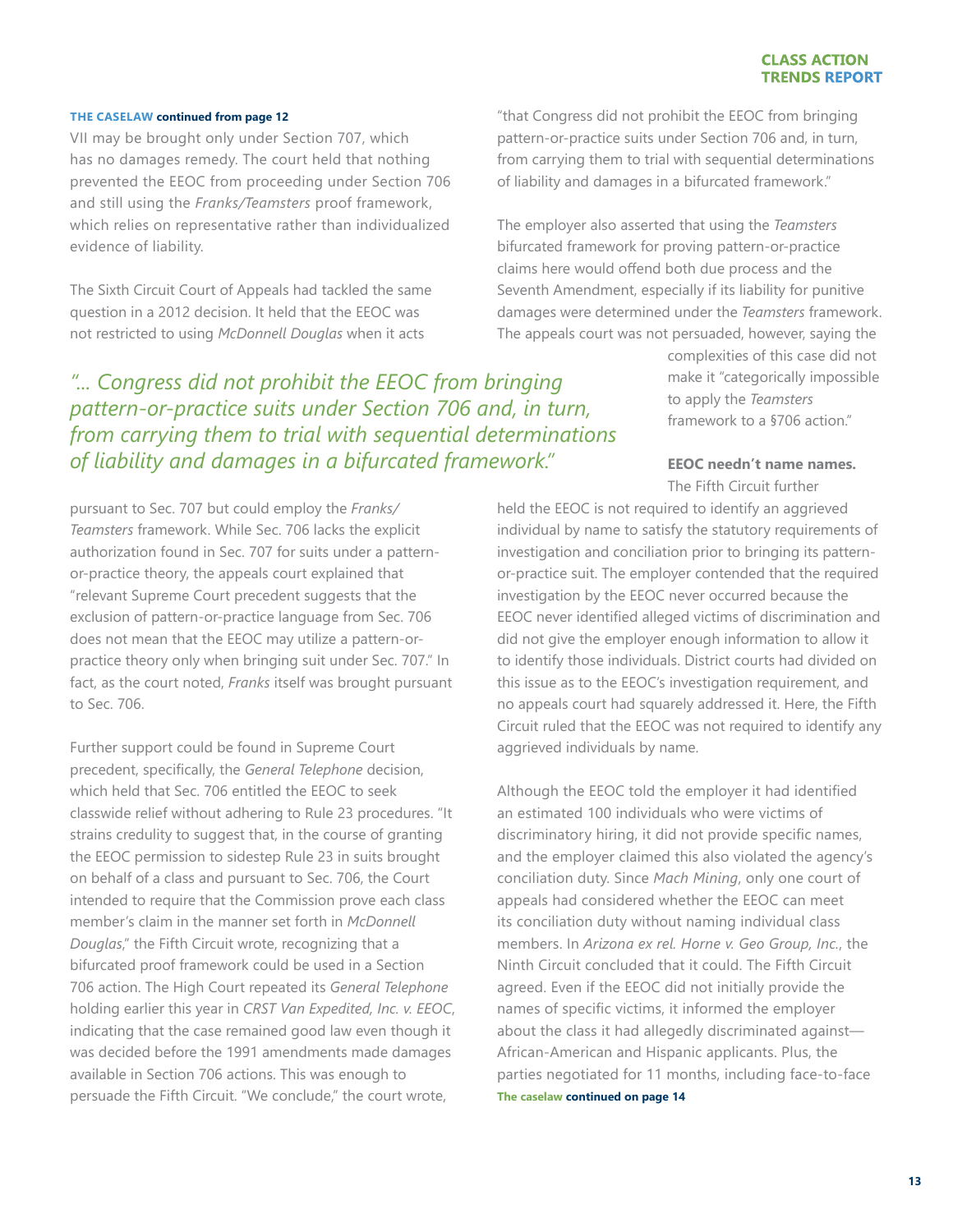#### **CLASS ACTION TRENDS REPORT**

#### **THE CASELAW continued from page 13**

meetings about the charges, so the employer was clearly on notice of the claims against it. Under *Mach Mining*, the EEOC's conciliation efforts were sufficient.

**EEOC's evidence sufficient.** The employer also argued that the EEOC's pre-suit investigation was deficient because it relied on statistical and anecdotal evidence, rather than evidence about specific aggrieved individuals, thus neglecting its duty to investigate its Sec. 706 claims. Again, the Fifth Circuit was not convinced, stating: "Since the EEOC is authorized to bring a pattern-or-practice suit under Section 706, the fact that it focused on pattern-or-practice evidence instead of individual claims during the investigation and conciliation process is of no consequence."

### **A pattern or practice of sex discrimination?**

In another pending EEOC pattern-or-practice litigation, Sterling Jewelers Inc. has asked the U.S. Supreme Court to review a Second Circuit opinion that revived a nationwide pattern-or-practice sex discrimination suit against the company, a significant victory for the EEOC. The court of appeals had applied the Supreme Court's *Mach Mining* decision to the EEOC's *investigation* duty, reversing a finding that the EEOC failed to conduct a nationwide investigation before filing suit and holding that the lower court improperly reviewed the *sufficiency* of the agency's investigation, rather than *whether* there was an investigation.

According to the petition for *certiorari* in *Sterling Jewelers Inc. v. EEOC*, the Second Circuit should *not* have applied *Mach Mining*'s ruling on the EEOC's pre-suit duty to *conciliate* a question about its pre-suit duty to *investigate*. The error is so obvious, the petition asserts, that the Court should grant *certiorari* and summarily reverse.

**Only limited judicial review.** Although *Mach Mining*  did not address the EEOC's obligation to investigate, the court of appeals concluded that judicial review of an EEOC investigation is similarly limited, with the sole question on review being whether the agency conducted an investigation. To show that it fulfilled its pre-suit

investigation obligation, the EEOC needed to show it took steps to investigate whether there was a basis for alleging widespread discrimination. The Second Circuit said that, as with the conciliation process, an affidavit from the EEOC stating that it performed its investigative obligations and outlining the steps taken to investigate the charges will usually suffice.

Permitting courts to review the sufficiency of an EEOC investigation would "effectively make every Title VII suit a two-step action," in which the parties would first litigate the question of whether the EEOC had a reasonable basis for its initial finding before litigating the merits of the suit, the appeals court reasoned. Such extensive judicial review would "expend scarce resources" and delay and divert EEOC enforcement actions from furthering the purpose behind Title VII.

**EEOC testimony.** In *Sterling Jewelers*, the primary EEOC investigator's testimony, coupled with the documents in the investigative file, demonstrated that the EEOC's investigation was nationwide, said the court. Between 2005 and 2007, the EEOC received 19 charges from female employees at Sterling Jewelers stores in nine states across the country, 16 of which alleged a companywide "continuing policy or pattern and practice" of sex discrimination in regard to promotion and compensation. The investigator testified that he investigated all of those charges as "class charges."

Moreover, the expert's statistical analysis, based on companywide computerized data, found that Sterling Jewelers paid and promoted men at statistically significant higher rates than similarly situated women nationwide. The EEOC also obtained the employer's nationwide policies governing pay, promotion, and nondiscrimination. Additionally, the 2,600-page investigative file showed that the EEOC requested and obtained numerous documents related to the charges, including witness statements; the company's responses to individual allegations; the charging parties' personnel documents; companywide job descriptions; EEO-1 reports; and the expert's statistical analysis. Rejecting the employer's assertions as to the "laundry list" of steps the EEOC failed to take in investigating, the Second Circuit declined to "second quess" the choices made by the agency.  $\blacksquare$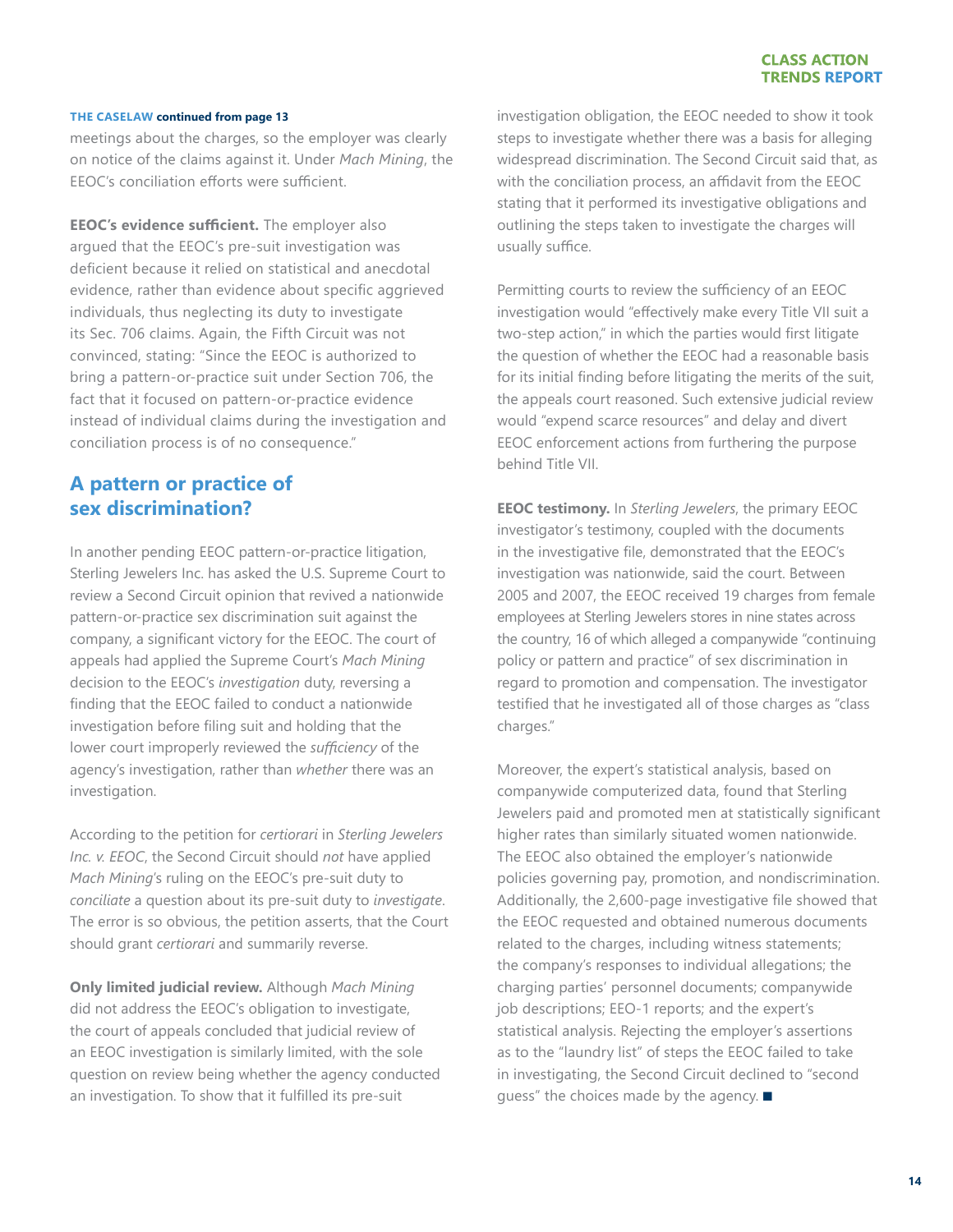## <span id="page-14-0"></span>**Regulatory roundup**

Concerned that employers too often ignore its pronouncements (the latest such guidances cover harassment avoidance, LGBT rights, retaliation, and the intersection of the ADA and leaves of absence), the EEOC believes the best way to obtain compliance is to leverage its resources by making an example of certain employers through systemic enforcement and lawsuits. On July 7, Commission Chair Jenny R. Yang issued a report on the EEOC's efforts in that vein over the last decade.

\$355 million in monetary relief for more than 48,000 employees through its systemic litigation program. The EEOC has tripled the amount of monetary relief recovered for individuals from fiscal years 2011 through 2015 as compared to that recovered in the first five years after beginning its systemic initiative in 2006.

■ Over the past 10 years, 70,000 individuals have received jobs, wages, and benefits as a result of EEOC systemic investigations and lawsuits. The number of individuals

## *According to the report: The number of systemic investigations conducted by the EEOC increased 250% in the past five years.*

obtaining such relief dwarfs the relief obtained from individual investigations and lawsuits, the agency notes.

In 2006, the EEOC set a goal to improve its systemic discrimination enforcement efforts. At that time, it had pockets of systemic expertise and successes at some of its district offices. Its aim was to build on this expertise and establish a comprehensive, nationwide systemic discrimination program. Not only does the EEOC prioritize large, nationwide systemic matters, it rewards investigators who latch on to systemic issues and encourages district offices to bring fewer individual and small class claims of discrimination. Systemic harassment claims (now, often based on race or national origin) drive eight-figure settlements and enhance cases where the EEOC challenges other practices, such as promotion.

**The numbers.** "Advancing Opportunity: A Review of the Systemic Program of the U.S. Equal Employment Opportunity Commission" reviews the EEOC's record in combatting systemic discrimination over the last 10 years, and offers a glimpse of the EEOC's systemic program going forward. According to the report:

- $\blacksquare$  The number of systemic investigations conducted by the EEOC increased 250% in the past five years.
- $\blacksquare$  The EEOC has a 94% success rate in its systemic discrimination lawsuits over the last 10 years.
- The agency has tripled the success rate for conciliation m, of systemic matters from 21% in 2007 to 64% in 2015.
- From 2006 through 2015, the EEOC obtained nearly

In particular, the EEOC reports high-value successes in the following areas:

- **Title VII disparate treatment hiring.** These include matters where the EEOC alleged an employer discriminated by not hiring women, African-Americans, or Hispanics. The EEOC also highlights certain matters where it alleged discriminatory promotion (but only one in the last five years).
- **Hostile work environment.** The EEOC references five matters where harassment was a component of the claim that each settled for between \$8.9 million and \$21.3 million. These matters alleged the hostile work environment was directed against employees because of their race or national origin.
- **ADA accommodations.** The EEOC reported particular success challenging rigid maximum leave/no-fault attendance policies and "100% healed" practices. The EEOC provides examples of several seven- and eight-figure settlements where it alleged an employer disciplined or terminated disabled employees pursuant to leave or attendance policies instead of providing a reasonable accommodation to the disabled employees.
- **Terms and conditions of employment.** The EEOC notes successes in obtaining significant relief for immigrants, migrant workers, and disabled adults who, it says, were subject to substandard working conditions, threats, and intimidation. Sometimes

**Regulatory roundup continued on page 16**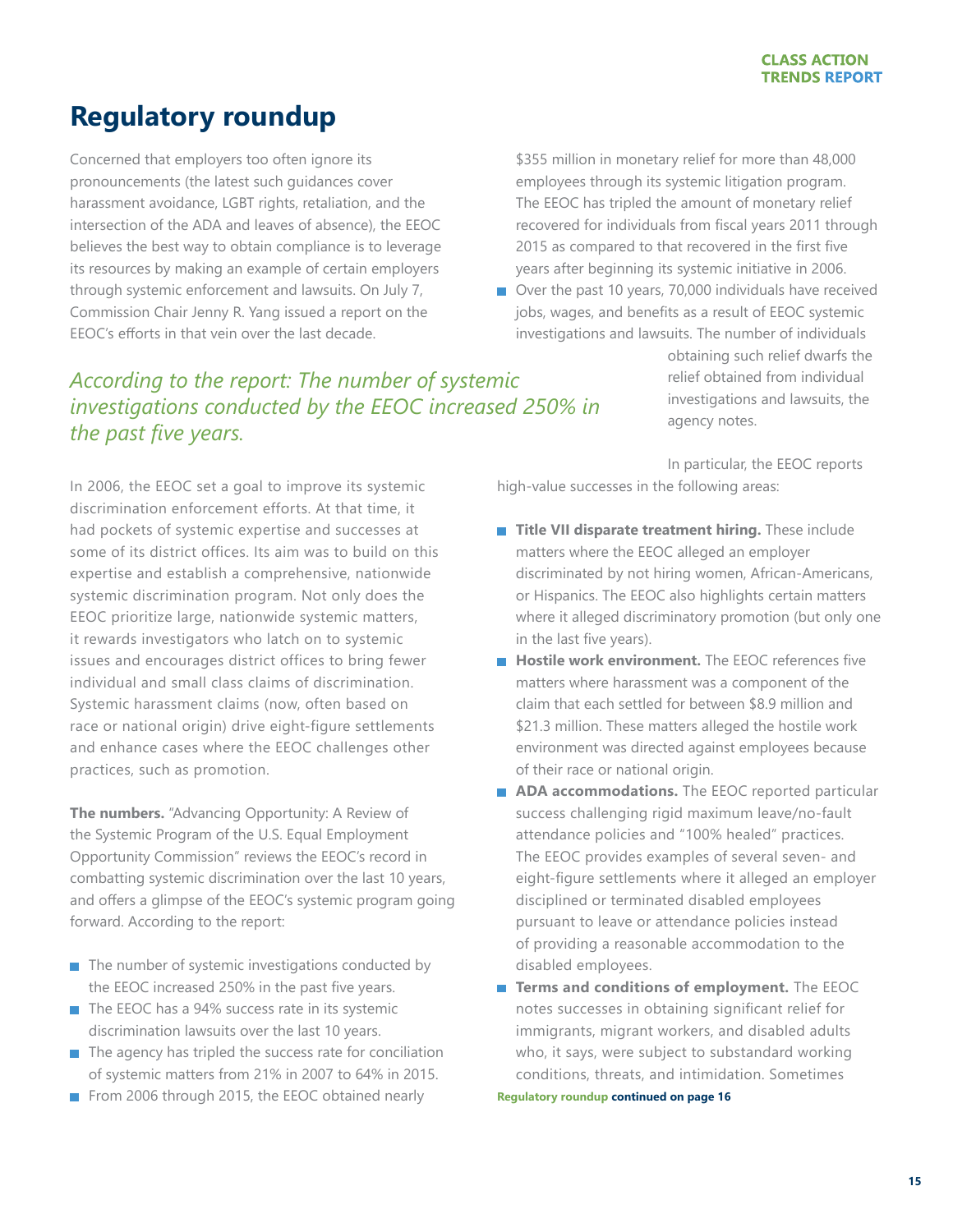#### **REGUALTORY ROUNDUP continued from page 15**

these cases also contain a hostile work environment component.

**Staffing firms.** The EEOC lists a number of favorable settlements where the staffing agencies allegedly had a practice of referring applicants based on client preferences for employees of a certain race, color, sex, national origin, age, or absence of disability.

Much of the EEOC's focus is on more nuanced forms of discrimination (e.g., disparate impact cases where there is no intentional discrimination, but a rule or a test disproportionately excludes females or racial minorities).

**Looking forward.** Having developed expertise in the categories listed above, the EEOC likely will continue to pursue these types of cases in the future. The report provides clues to the agency's intentions in aspirational statements and disclosures about the EEOC's investments and nationwide teams.

- **Pay discrimination.** While the EEOC specifies no successes in the past five years, it has assigned social science analysts to each district office who will be available to consider complex "pay gap" issues. Moreover, although not mentioned in the report, the EEOC plans to gather pay data from employers required to file EEO-1 reports beginning in 2018 and to use that data to analyze charges and employer trends.
- **Background checks.** The EEOC reports only a few successes in challenging criminal background checks. However, the report reiterates the EEOC's commitment to scrutinizing background checks for unlawful disparate impact against racial minorities. The report lists only three agencywide teams: one of those teams is focused on background checks (the other two are focused on LGBT coverage and ADA leave policies).
- **Tests.** Like the EEOC's challenges to background checks, the EEOC's concern with tests and assessments is that these selection criteria have an unlawful disparate impact. The report lists only one recent success challenging an employer's use of a test as a selection device. However, it makes several references to the EEOC's interest in scrutinizing tests and assessments.

**Systemic goals.** In 2013, pursuant to its strategic enforcement plan, the EEOC set a baseline measure of 20% for the proportion of systemic cases in its litigation docket, and set annual goals that gradually increased to 22-24% in fiscal year 2016. This is a significant increase from the 13% of systemic lawsuits in the active docket in 2008. The agency's proportion of systemic cases has been within or above this range, reaching a high of 25% in fiscal year 2014.

The EEOC also set a metric for obtaining targeted equitable relief (TER), which is relief obtained in resolution of a charge that explicitly addresses the discriminatory employment practices at issue in a case, and provides remedies to the victims of discrimination. Specifically, the agency established a baseline of 64% **Regulatory roundup continued on page 17**

## **Harassment task force: the results are in**

Also this past summer, the EEOC reported on the findings of its Select Task Force on the Study of Harassment in the Workplace. The report, authored by EEOC Commissioners and task force co-chairs Chai R. Feldblum & Victoria A. Lipnic, was issued in June 2016, and found that workplace harassment continued to be a "persistent problem" yet often goes unreported. Still, nearly a third of the EEOC's 90,000 charges received in 2015 included harassment allegations (on all bases not just sex).

Perhaps the most noteworthy finding of the task force's 18-month investigation: harassment training has been largely ineffective at combatting the problem. "[I]t's been too focused on simply avoiding legal liability," Feldblum and Lipnic contend. Their report provides detailed recommendations for employers on developing anti-harassment training, designing policies, and implementing procedures for complaints, reporting, and investigating harassment.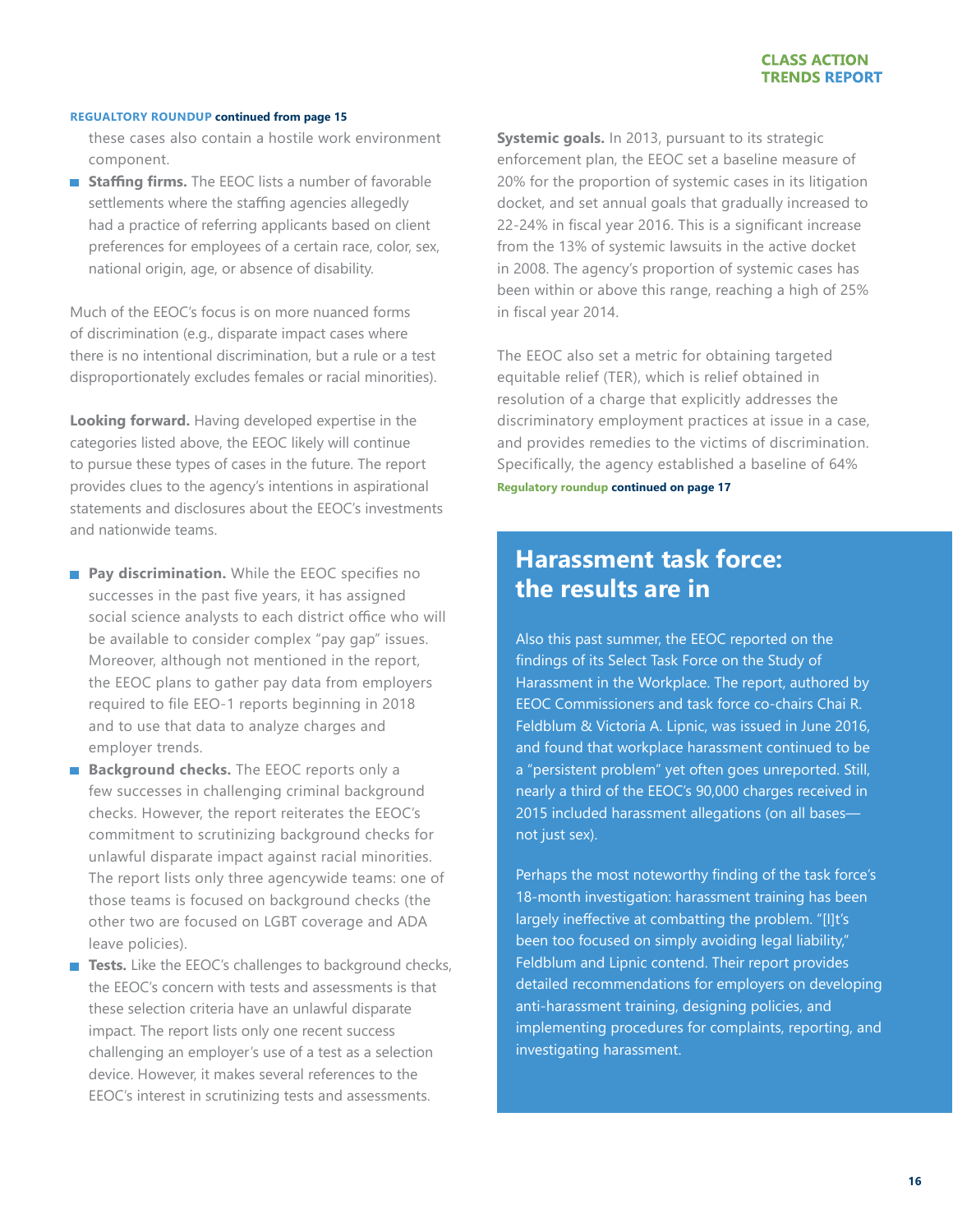#### **CLASS ACTION TRENDS REPORT**

#### **REGUALTORY ROUNDUP continued from page 16**

of conciliations and lawsuit resolutions containing TER in fiscal year 2013. Based on charge and lawsuit data, the agency also developed goals to increase resolutions with TER to 65-70% by fiscal year 2016. For fiscal year 2015, the agency exceeded this target with 81.2% of conciliation and lawsuit resolutions obtaining TER, which is 1,270 out of a total of 1,565 resolutions. The percentage of resolutions obtaining TER has increased steadily over the past three years.

**Use of systemic tools.** The EEOC's 2006 systemic report recommended the increased use of Commissioner Charges and directed investigations as a means of pursuing systemic investigations. These tools had been "severely underutilized by the agency," according to the EEOC's latest report—and is a "highly effective tool for determining

suggested there was a broader policy or practice in play affecting additional workers or raising further issues of discrimination (or related violations of the law). As one example, the EEOC touted its nationwide investigation of some 40 charges brought against a national cellular carrier and its affiliates, and allegations that its uniform no-fault attendance policy violated the ADA. The numerous individual charges did not cover all of the corporation's related entities; a Commissioner Charge was approved naming all of those entities. The result: a consent decree securing \$20 million in relief for hundreds of employees.

The EEOC also noted that it would make further use of the agency's charge data—a key source of information on *which* industries have higher levels of certain allegations—to root out those areas and

*The EEOC also noted that it would make further use of the agency's charge data—a key source of information on which industries have higher levels of certain allegations to root out those areas and industries "where government enforcement is most needed."* 

whether discrimination is likely to have occurred." Since 2006, in fact, the EEOC says it has found reasonable cause that discrimination occurred in 81% of Commissioner Charges investigated (*i.e.*, 84 out of 104 investigations).

The EEOC reports that more than 75% of Commissioner Charges were opened during investigations of a charge filed by one individual, where evidence

industries "where government enforcement is most needed." The use of this information is even more critical in areas where workers face barriers in reporting violations against specific employers leaving many claims unreported, or

may be unaware of a broader pattern of discrimination, according to the EEOC. Additionally, demographic information collected from the agency's EEO-1 form provides more data to assist the EEOC in identifying patterns of segregation and potential hiring barriers. Research on emerging employer practices—screening devices, tests, and other practices—will provide further systemic enforcement fodder.  $\blacksquare$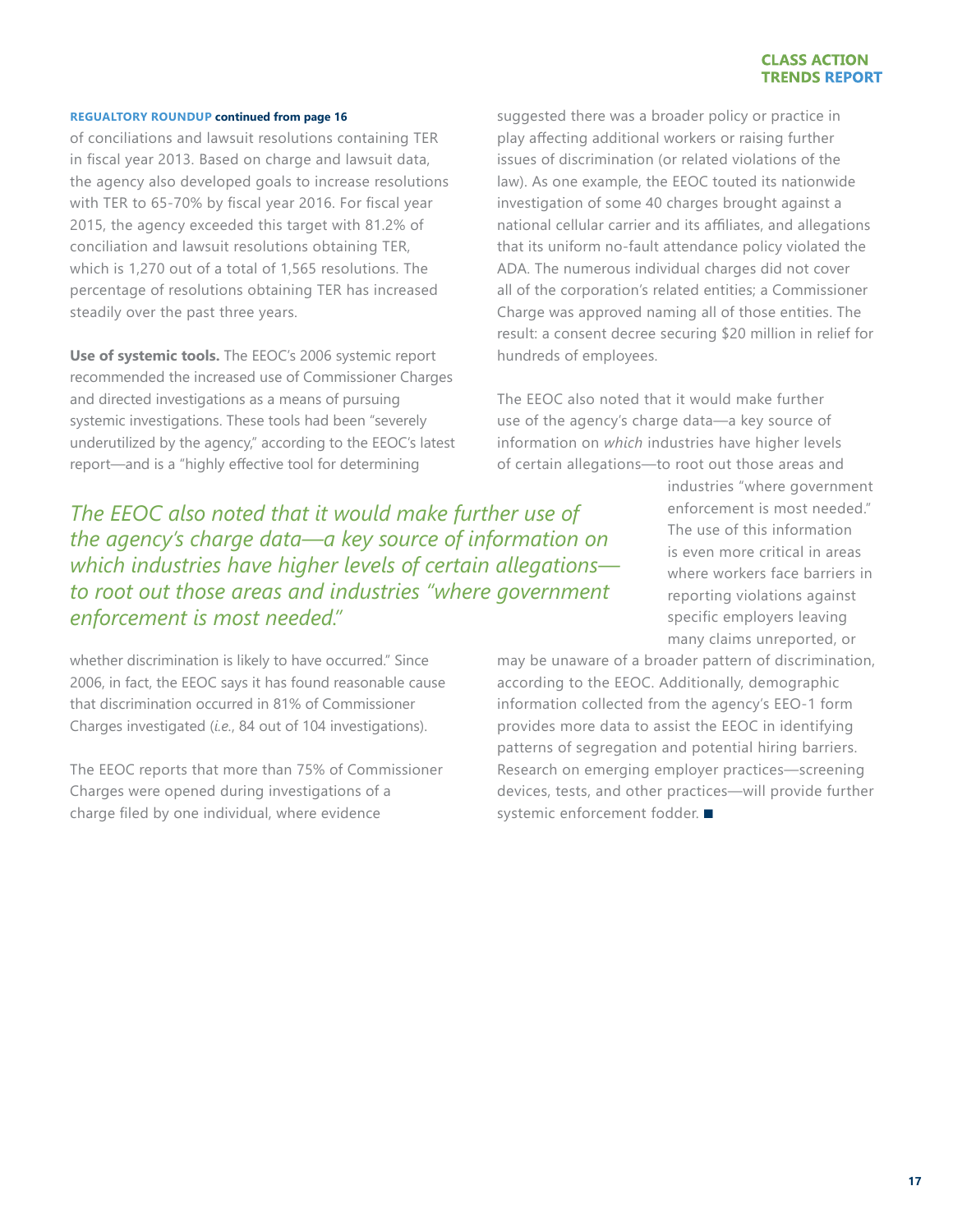## <span id="page-17-0"></span>**Prevention pointer: One bad apple: dealing with the rogue manager**

#### **By Brian T. Benkstein and Elizabeth S. Gerling**

Even employers who implement all the right policies and procedures face the potential of rogue managers who engage in wrongful conduct. While some of these prevention pointers may be stating the obvious for compliance-conscious organizations, too often employers fail to take the relatively simple steps beyond appropriate policies that can significantly increase the chances of success in defending the case of a rogue manager—or allow an employer to avoid such cases altogether.

Assuming an employer has compliant policies in place, the keys for employers to avoid or reduce liability in the case of one "bad apple" manager are training, enforcement, feedback, and proof.

**Training.** Employers should conduct routine trainings on discrimination policies, including manager training on policies and on how to handle complaints or reports of discrimination in a timely, sensitive, and appropriate manner. All employees should also receive training to ensure they understand their rights and reporting options. All reporting mechanisms should have fail-safe provisions so the complaining employee can bypass the manager who is engaging in the wrongful behavior.

Appropriate policies and training may allow the employer to avoid punitive damages and establish a good-faith defense, allowing the employer to avoid or reduce damages. In *Cooke v. Stefani Mgmt. Servs.*, a 2001 vicarious liability case, for example, the Seventh Circuit declined to impose punitive damages on an "innocent party," stating that if the employer had no knowledge of the rogue manager's conduct, there was nothing it could have done "beyond the general policies and training it did provide—to ensure compliance with Title VII." (The appeals court was guided by the Supreme Court's 1999 decision in *Kolstad v. American Dental Ass'n*, which set the standard for awarding punitive damages in Title VII cases.)

**Enforcement.** Employers must consistently put into practice and enforce the policies and procedures set forth in documents like employee handbooks. Employers should take care when developing and drafting policies to ensure the enforcement mechanisms are consistent with actual company practices. Then, employers must always follow through on those enforcement mechanisms and discipline any employee, including managers, who violates antidiscrimination policies.

**Feedback.** In addition to enforcement, employers can regularly solicit feedback from employees to encourage reports of inappropriate conduct. Organizations can use anonymous hotlines or surveys, 180-degree reviews on supervisors, regular reminders of policies, or any other appropriate method that encourages employees to come forward with any discrimination concerns. Continuous feedback keeps the company and supervisors in check and gives employees the tools to address issues before the need for a formal complaint.

**Proof.** None of these prevention pointers will effectively prevent or reduce employer liability without proof. Proof begins with acknowledgment by all employees of policies, as well as trainings and any enforcement or disciplinary actions. Essentially, employers must "lock in" any rogue manager on the company's policies and his or her knowledge of them. It will be hard for a supervisor to disclaim knowledge of a reporting policy if he or she acknowledged the policy, acknowledged receipt of training on the policy, and acknowledged a prior written warning on a similar issue under the policy.

This requires documenting all disciplinary actions even if the action is a verbal reminder. Employers should publicize policies and reporting procedures where employees have easy access to them. One rogue manager's conduct is likely to impact the employer less if the employer can show a jury its deliberate and purposeful attempts to prevent discrimination.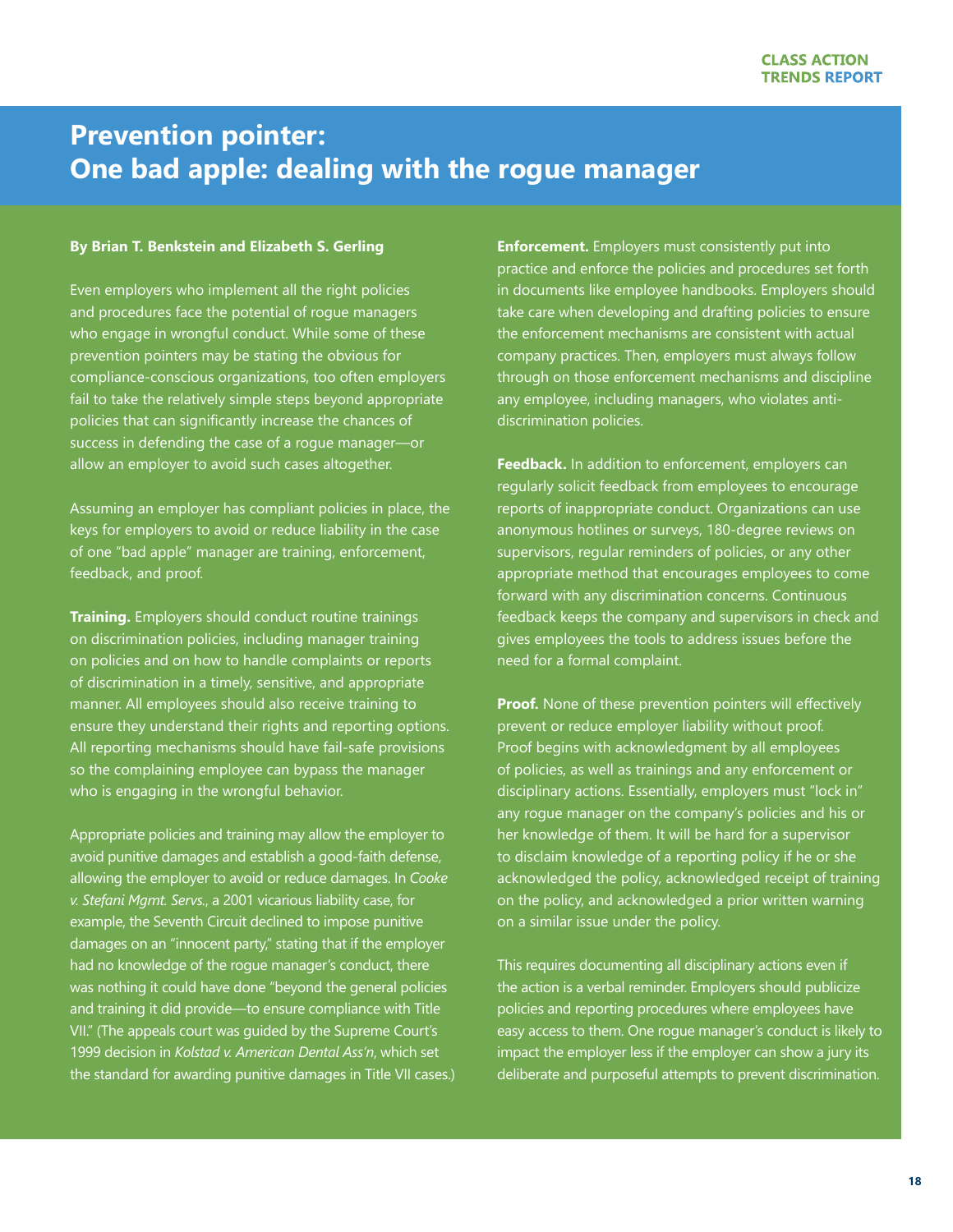#### **CLASS ACTION TRENDS REPORT**

## <span id="page-18-0"></span>**What's trending?**

Noteworthy developments in class litigation since our last issue:

### **EEOC lawsuits**

A federal court in Nebraska disposed of numerous claims asserted by the EEOC and intervening employees in a complex, long-running religious and national origin discrimination case brought on behalf of (or

*Despite the EEOC's distinct interests in the litigation, the agency was in privity with these individuals, the court concluded, and thus could not take "a second bite of the apple" on their behalf.* 

by) Somali Muslim meatpacking employees who contended their employer unlawfully denied their request for prayer breaks during Ramadan. In these bifurcated proceedings, Phase 1 had addressed the EEOC's pattern-or-practice claims; Phase 2 was to address all individual claims for relief, and those claims for which no pattern-or-practice liability had been found in Phase 1. After trial on Phase 1, the court ruled in favor of the employer, concluding that it would suffer undue hardship if it were forced to accommodate the prayer time requests. Still remaining in Phase 2 were the EEOC and several individual intervenors—employees who were terminated after they staged a work stoppage to protest the denial of their religious accommodation request. Some of their claims were dismissed on procedural grounds. However, the court did allow some of the intervenors who had not filed administrative charges with the EEOC to rely on the single-filing or "piggy-back" rule to satisfy their exhaustion requirement to filing suit, rejecting the employer's argument that the rule only applies to class actions. (The law on this point varies by circuit.) On the other hand, the court also held, relying on the "law of the case" doctrine, that the EEOC could not seek recovery on behalf of 18 individuals who were previously dismissed by the court for failure to prosecute their claims. Despite the EEOC's distinct interests in the litigation, the agency was in privity with these individuals, the court concluded, and thus could not take "a second bite of the apple" on their behalf.

A California dried fruit processor must pay \$1.47 million in damages after the EEOC obtained a default judgment against the company in a sexual harassment and retaliation suit alleging that the employer permitted two male supervisors to sexually harass a class of female employees. The EEOC alleged that the supervisors conditioned employment and promotions on the female employees' performing sexual favors, engaged in unwanted physical

> touching and leering, stalked female employees, and fired employees when they complained about the sexual harassment. The court awarded the maximum allowed by the statute, offset by a previous

settlement. In 2015, the defendant's predecessor settled the EEOC claim against it for \$330,000 and a five-year consent decree, which included injunctive relief.

### **Wage and hour cases**

**Cert. granted.** Class and collective wage-hour actions continue to proliferate. Here's a sampling of class or collective actions that have been certified (conditionally or otherwise) by the federal district courts in recent months:

- $\blacksquare$  Servers at a national restaurant chain franchise who claimed they should have been paid the regular (*i.e*., non-tip credit) rate for the non-tipped duties they performed before, during and after their shifts;
- $\blacksquare$  Tipped restaurant workers who claimed non-tipped employees were unlawfully included in their tip pool;
- $\blacksquare$  Bakery route sales delivery drivers who contended they were improperly classified as exempt outside salesmen under the FLSA;
- Delivery drivers for a national pizza chain who brought claims under the Massachusetts Tips Law alleging their franchisee employer was required to remit to them the delivery charges it billed patrons;
- Construction laborers who claimed their employer issued a paycheck for their first 40 hours of work per week, but had a separate real estate management company or other third-party entity issue a check for all hours in excess of 40—circumventing FLSA overtime requirements;

**What's trending? continued on page 20**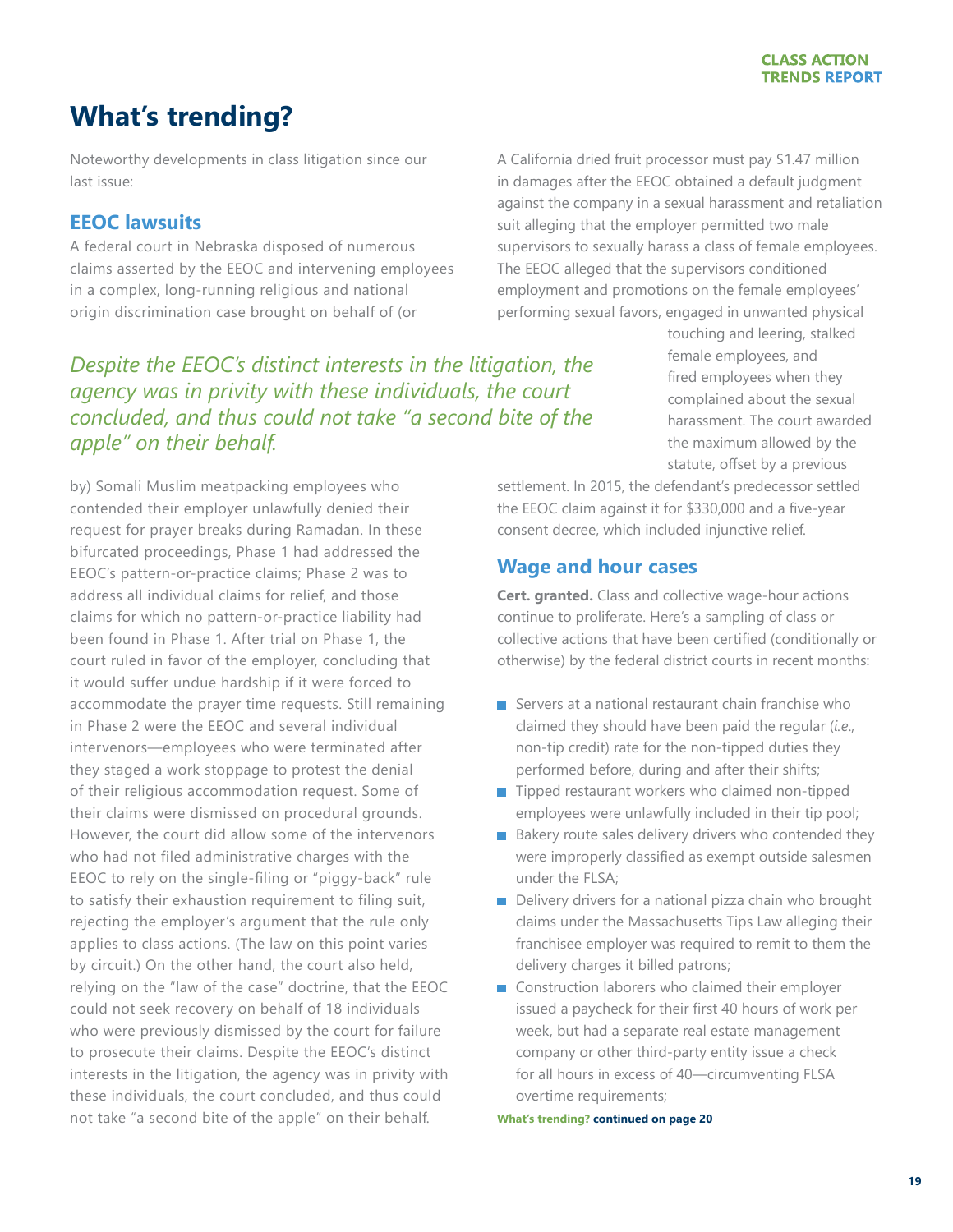#### **WHAT'S TRENDING? continued from page 19**

- Cellular technicians who traveled to various states servicing cellular towers and who claimed their employer should have included their "drive time" wages as part of their regular rate in calculating overtime;
- Retail employees at an athletic shoe store chain who asserted they should have been paid for the time spent waiting to have their bags inspected before leaving the store at the end of their shifts;
- Field engineers who performed physical and manual labor for a company that serviced the oil and gas industry, and alleged they were wrongly classified as FLSA-exempt;
- Security officers who claimed they were improperly classified as independent contractors and thus wrongly denied overtime pay; and
- **Home-based staffing company employees who alleged** they were not paid for the time spent logging onto and off of computer applications, or spent on hold waiting to speak to technical support staff (the court certified the class after invalidating their employment agreement, which required employees to litigate wage and hour claims only through individual arbitration).

**Cert. denied.** On the other hand, among the numerous court decisions *refusing* to grant certification, two novel cases are worth noting:

- Servers who worked at one in a chain of Japanese restaurants could not bring an FLSA collective action against the other restaurants in the chain, even though none of the named plaintiffs worked at those entities, "based on the composition of a future collective." A federal district court in South Carolina held the "future collective" theory was insufficient to satisfy the standing requirement, and the servers had not alleged any kind of joint employment relationship that would have otherwise conferred standing as to those defendants on their tip-pool and unauthorized-deduction claims.
- $\blacksquare$  A federal court in the Middle District of Florida—a key jurisdiction for class wage litigation—refused to certify both an FLSA collective action and a Rule 23 class action (alleging violations of the state constitution's minimum wage provisions) in the same litigation because it held the two were "mutually exclusive and irreconcilable" given the likelihood of confusion presented by the FLSA opt-in requirement vs. the Rule 23 opt-out requirement.

Although other courts in the Eleventh Circuit have determined that FLSA collective actions are capable of "traveling together" with state minimum class action claims brought under Rule 23, the court in this case was unconvinced and rejected the plaintiffs' reliance on the U.S. Supreme Court's decision in *Tyson Foods, Inc. v. Bouaphakeo*, in which the plaintiff had moved to certify both types of classes. Instead, the court looked to controlling Eleventh Circuit precedent from 1975, which held that Florida state-law class actions under Rule 23 and FLSA collective actions were mutually exclusive.

### **"Gig" economy litigation**

In "gig" economy news, a federal court in California has rejected a proposed \$100 million settlement that would have resolved claims brought on behalf of a class of more than 240,000 rideshare app drivers, who contended they were misclassified as independent contractors. Even if the court were to approve a likely \$84 million in relief, it said—a 90-percent discount from the estimated verdict amount of \$854.4 million for non-Private Attorney General Act (PAGA) claims against the rideshare company—it was not willing to let the class waive an additional \$1 billion in potential PAGA recovery in exchange for a \$1 million additional payout. The court did not find the settlement's nonmonetary relief to be sufficient, either.

Other drivers looking to sue the rideshare tech company found themselves forced to arbitrate—in accordance with their arbitration agreements—their putative class action wage claims arising from their independent contractor status. Also, pursuant to a delegation clause in those arbitration agreements, the Ninth Circuit in a separate case held it was for an arbitrator to decide whether drivers' putative Fair Credit Reporting Act claims, alleging their access to the driver app was improperly shut down based on the results of their credit reports, were arbitrable. The appeals court also held the arbitration agreements were enforceable under California law.

A restaurant delivery app company faces a lawsuit brought by delivery drivers after a federal court in California denied the company's motion to dismiss proposed class claims. Here, too, the drivers alleged they were misclassified as **What's trending? continued on page 21**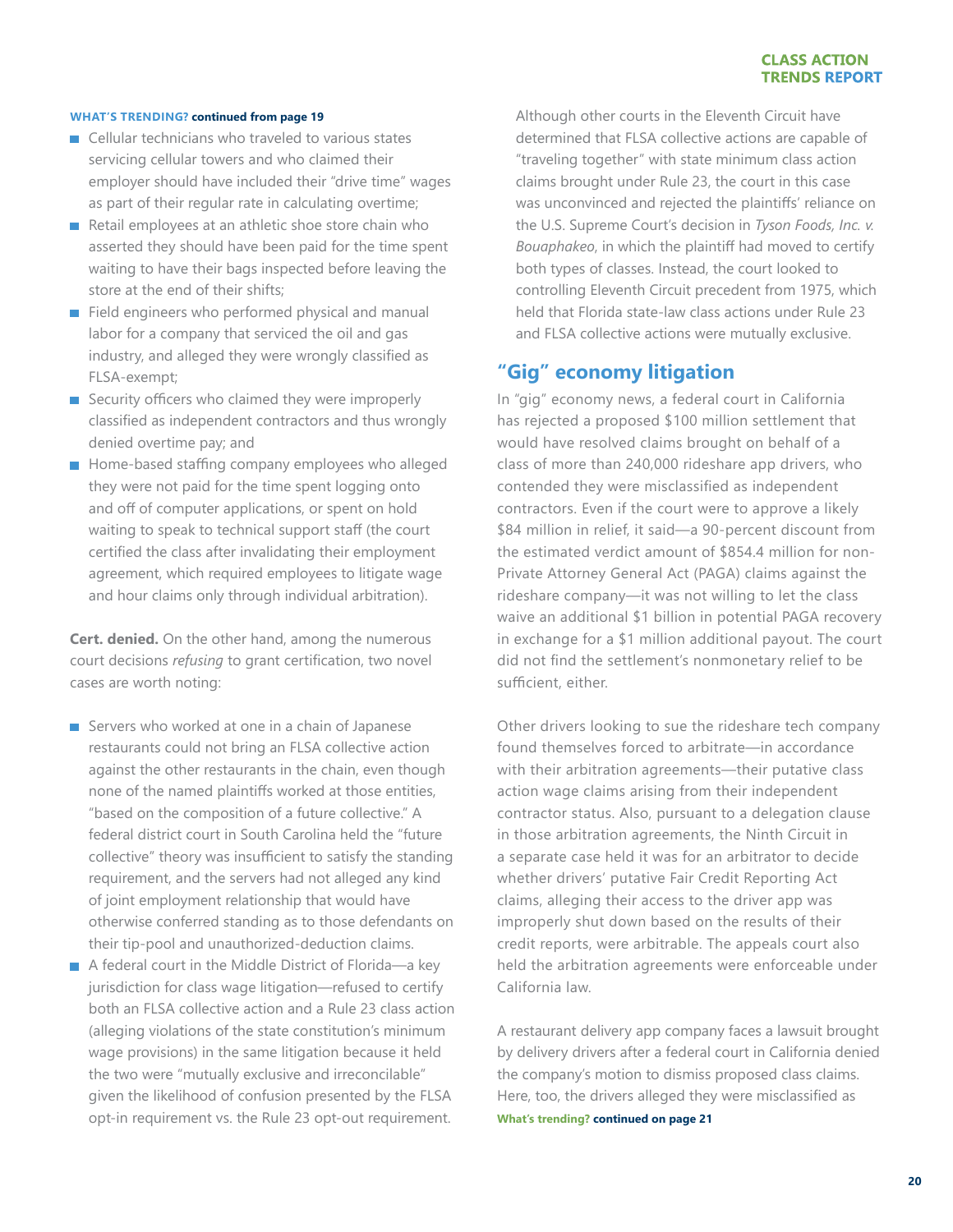#### **WHAT'S TRENDING? continued from page 20**

independent contractors, and that they should have been paid for all of the time they spent on their shifts, during which they were required to be in their cars in a particular assigned area and available to accept assignments.

### **Franchises**

On the franchise front, a federal court (again, in California!) held that a jury could reasonably find a national restaurant chain was a joint employer of restaurant crew members who worked for eight franchisee restaurants and, therefore, could be jointly liable in a putative class action wage suit contending the workers were forced by management to work off the clock and were denied overtime. The workers could potentially

between the courier and a class of west coast drivers resolving similar claims.

- Route sales managers who install, repair, and maintain leased commercial dishwashers and promote detergents, sanitizers and related products for an industrial employer will be entitled to more than \$108,000 each under a \$35 million settlement resolving claims that they were misclassified as overtime-exempt under state law. A federal court has granted preliminary approval to the agreement, which would end a lawsuit brought on behalf of 213 class members.
- A mobile technology company will pay \$19.5 million to resolve allegations of systemic gender discrimination in pay and promotions affecting a class of 3,290 female Science, Technology, Engineering and Math (STEM)

## *According to the court, being able to apply influence through a franchising relationship, standing alone, could be enough to establish vicarious liability.*

establish an "ostensible agency" relationship between their direct employer and the national franchisor, the court found. It rejected the national company's contention that it did not retain or exert direct or indirect control over the workers' hiring, firing, wages, or working conditions, noting that the franchise could exert pressure on the franchisee because it theoretically could withdraw its business. According to the court, being able to apply influence through a franchising relationship, standing alone, could be enough to establish vicarious liability. The court also found unconvincing the national chain's contention that an "ostensible agency" theory couldn't be adjudicated on a classwide basis, since it would require individualized inquiries into whether crew members reasonably relied on the belief there was an agency relationship.

#### **Settlements**

An international package delivery company will pay an estimated \$240 million to resolve misclassification class action lawsuits that were brought by drivers in 20 different state jurisdictions and consolidated in a multidistrict litigation in a federal court in Indiana. Also, in a separate case in California, a federal court there granted final approval of a \$226 million settlement

employees, including working mothers who were subjected to common practices such as a "24-7 responsiveness" policy, which penalized female employees with caregiving

responsibilities, according to the claimants. The unusual settlement, reached before the lawsuit was formally filed, also provides programmatic relief worth about \$4 million aimed at ensuring equal opportunity for women at the company. Individual class members stand to gain just under \$4,000, on average, in pre-tax recovery.

- A federal court in California gave its preliminary approval to a \$19 million settlement agreement resolving class litigation against major animation studios that were alleged to have engaged in a conspiracy not to solicit each other's employees in a wage suppression scheme. Numerous artists and engineers had filed a series of high-profile class-action complaints asserting violations of the Sherman Act and California law; the settlement class was estimated to include 10,000 individuals previously employed by the defendant studios.
- **Financial advisors who were discharged following a** major financial industry merger were granted their motion for preliminary approval of a \$13 million settlement of their class claims alleging breach of contract, conversion, unpaid wages, unjust enrichment, fraud, and related violations. The dispute arose after the class members' plan balances and bonus

**What's trending? continued on page 22**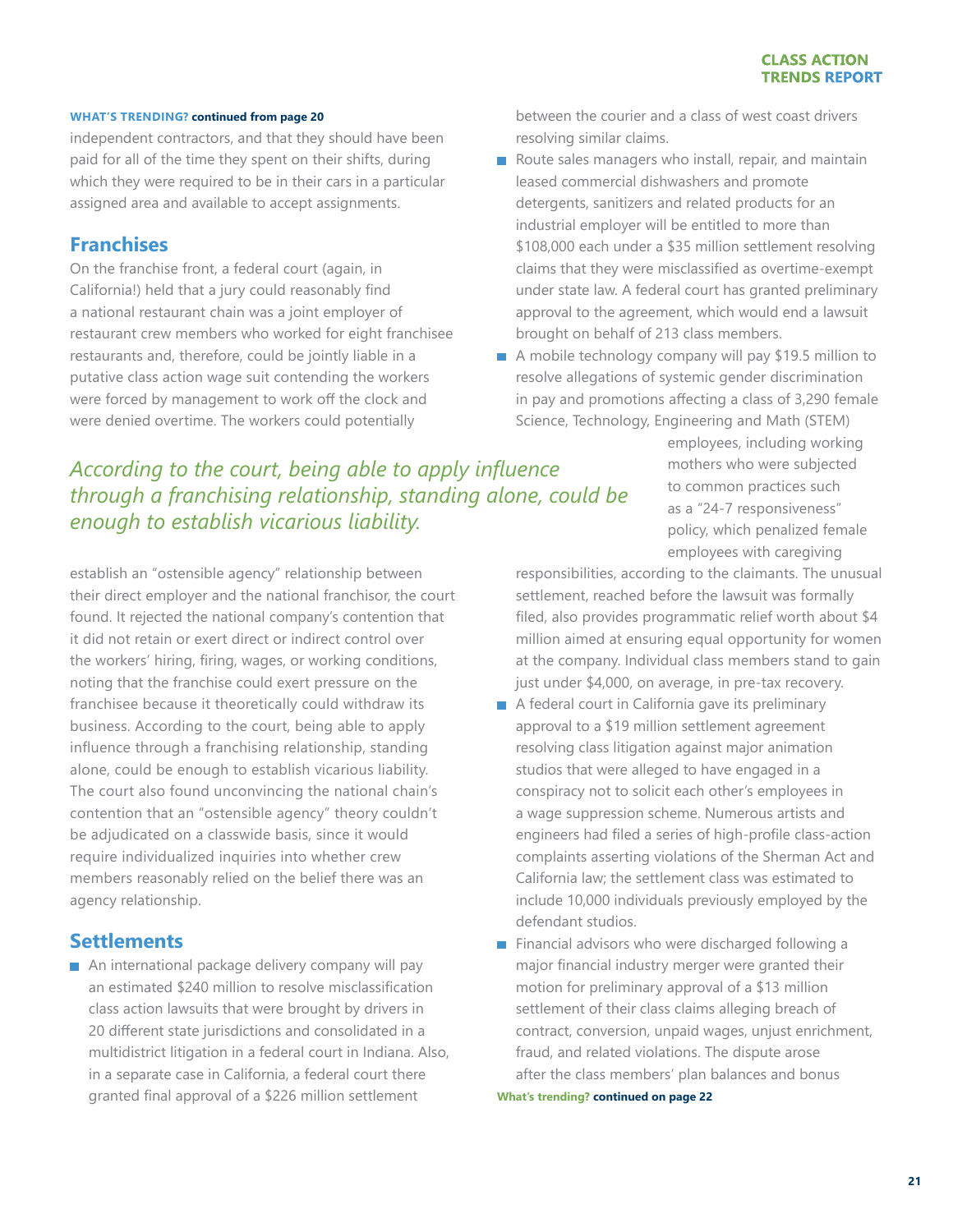#### **WHAT'S TRENDING? continued from page 21**

payments from their long-term contingent incentive compensation program were forfeited as a result of their involuntary termination, ostensibly in violation of the plan's contractual requirements.

- In a \$5 million settlement agreement, a class of 225 sales consultants will receive more than \$14,000 each, on average, to resolve their California Labor Code claims against a medical device manufacturer for unpaid expense reimbursements, illegal deductions from earned wages (and Private Attorneys General Act penalties), and waiting time penalties.
- A retail beauty chain and salon will pay \$3.65 million to a class of about 230 general managers to settle claims they were improperly classified as exempt employees under California law and were forced to work long hours performing mostly nonexempt duties at perennially understaffed stores.
- $\blacksquare$  A coupon app company will pay about \$2.5 million to resolve the wage claims of a putative class of about 2,024 account sales reps who were allegedly misclassified as exempt from overtime under federal and state law. The average settlement payment to each class member would be \$777.92 under the deal, of which a court has granted preliminary approval.
- The U.S. Department of Labor announced it reached an agreement with oil company subsidiaries under which the employers would pay \$1.5 million to 750 field workers following a Wage and Hour Division investigation into overtime violations. According to the DOL, the companies violated the FLSA by failing to pay hourly field operators for the hours they worked during mandatory pre-shift relief meetings, where they turned over their duties to employees on the next shift. The action was part of the DOL's industry-based enforcement strategy in the oil and gas industry, pursuant to which it has conducted more than 1,000 investigations and recovered more than \$41.5 million in back wages for more than 29,000 workers since 2012, according to the agency.
- A plastic products manufacturer and its contract labor supplier were jointly liable for \$1.4 million in back wages and liquidated damages under a consent judgment after an investigation by the DOL's Wage and Hour Division. The staffing agency systematically underpaid employees through a scheme in which

employees who worked over 40 hours in a week would record those excess hours worked under a separate company name, so as to avoid the overtime liability. The manufacturer was also liable for the back wages to 566 employees, liquidated damages, and penalties, the DOL determined, deeming the case at hand an example of the "fissured workplace" that, in the DOL's estimation, serves to disadvantage workers.

- A national snack food manufacturer agreed to pay nearly \$1 million to settle a nationwide Fair Credit Reporting Act class action alleging that it did not give proper notice to job applicants and employees before taking adverse action against them based on information obtained in their credit reports. A federal court granted preliminary approval of the proposed settlement agreement, which will provide approximately \$200 in relief to nearly 3,000 class members.
- Former unpaid interns will take home about \$495 each after reaching a settlement in a high-profile class action suit against a media company. The settlement was given preliminary approval by a federal court in New York, in one of the early litigations to raise the question of whether interns should in fact be deemed statutory employees under the FLSA (and New York law). The case ended up before the Second Circuit Court of Appeals, which created a new standard for determining whether interns are in fact "employees" entitled to statutory minimum wage and overtime pay.  $\blacksquare$

## **Federal contractors, take note.**

On August 25, the federal rule implementing President Obama's Fair Pay and Safe Workplaces Executive Order (EO 13673) was published. Among its provisions, employers with federal contracts of \$1 million or more (as well as their subcontractors) may not require employees to sign pre-dispute arbitration agreements mandating arbitration of Title VII claims specifically, or of any tort claims related to allegations of sexual harassment or sexual assault. The rule does not affect federal contractors' ability to enforce mandatory arbitration agreements as to other workplace disputes, however.